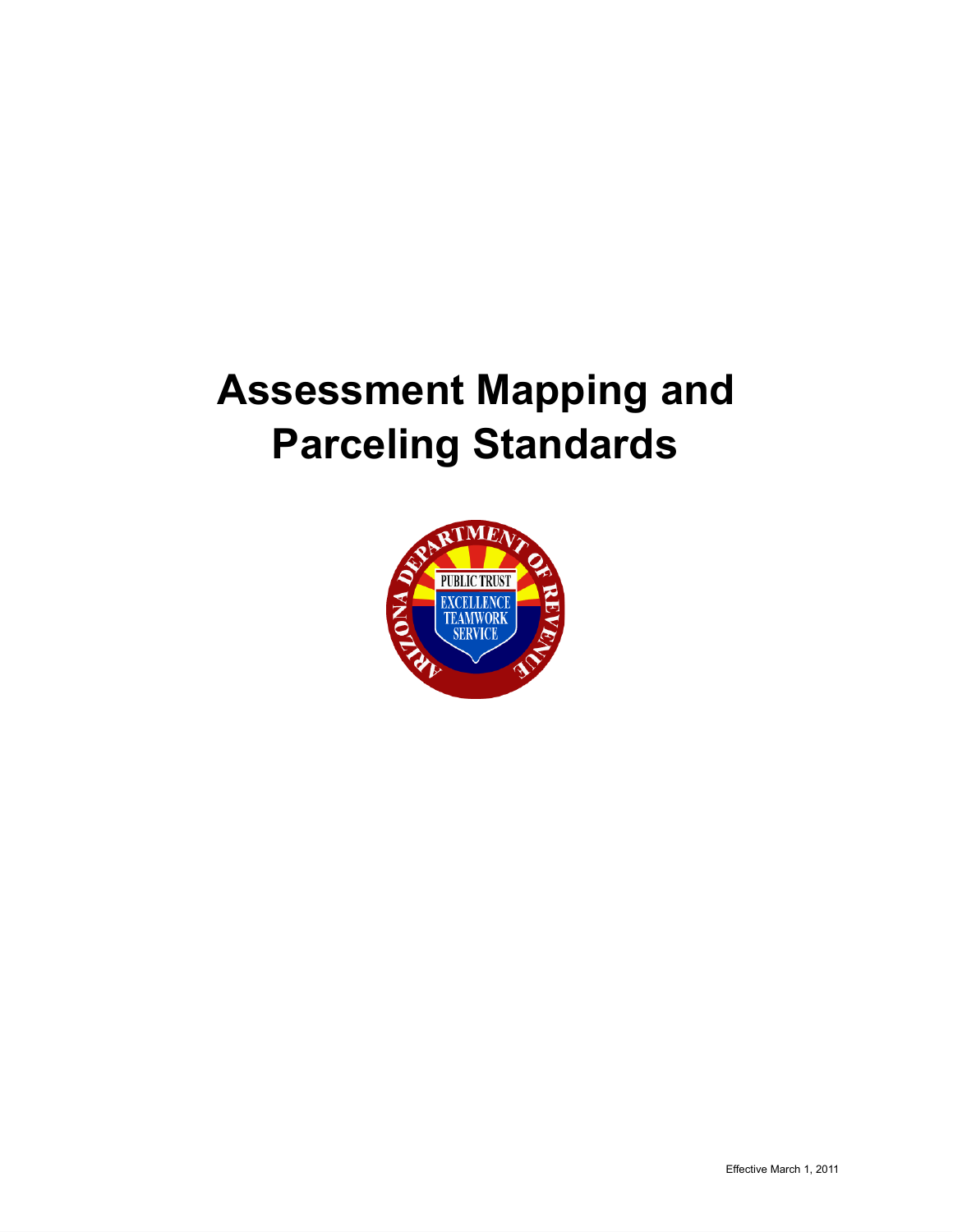## **Introduction**

As computerized mapping has moved into the mainstream, the sharing of geographic data between all levels of government, and with the public, has enhanced our ability to analyze spatial data. The sharing of this data allows different users to simultaneously and selectively retrieve layers of digital parcel information to produce maps geared to their specific needs. Sharing can also reduce the duplication of costs and effort.

The County Assessor's principal responsibilities include the location, inventorying and appraisal of all locally assessable property within their jurisdictions. The performance of these important functions requires a complete set of maps. Maps aid in determining the location of property, indicate the size and shape of each parcel, and can spatially reveal geographic relationships that contribute either negatively or positively to appraised values. In addition to the Assessors, many other governmental agencies, the general real estate community and the public rely on accurate maps. Computerized or digital mapping provides an accurate and cost effective method to map tax areas, appraisal maintenance areas and appraisal market areas.

In an effort to simplify many mapping concepts, you will find a glossary of the mapping terms that are used in this chapter, beginning on page [23]. The glossary will familiarize readers with a wide range of appraisal mapping terminology.

# **Parcel Discovery**

The Assessors are responsible for discovering; listing and valuing all locally assessable properties within their jurisdictions. The discovery of real property (i.e., parcels of land and any improvements on them) is accomplished through:

- 1. Field Surveys
- 2. The processing of Conveying Documents (Affidavits of Value, deeds, etc.).
- 3. The creation and processing of Plat Maps (a.k.a. cadastral maps).
- 4. Studying aerial and ground-based Photographs.
- 5. The processing of Building Permits.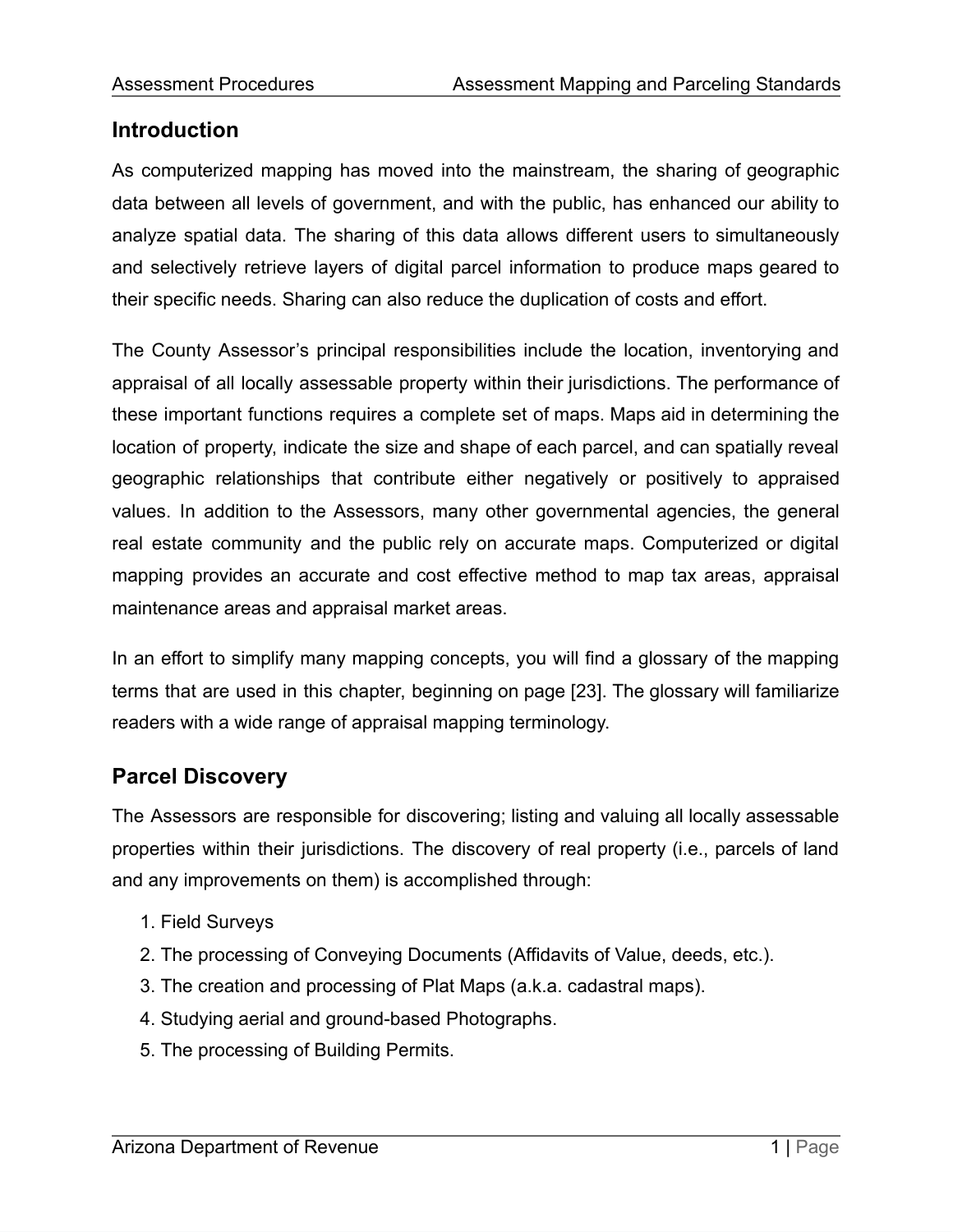6. The analysis of Ownership Status Maps (obtained from the State Land Department, the Bureau of Land Management, etc.).

Once a parcel is discovered it must be identified, included in the assessment parcel inventory and entered on the appropriate County Assessor's map. (Note: When a parcel is drawn on the appropriate map, the parcel's dimensions will be included.) For the purposes of this manual, a parcel is defined as: "An area of land within legally described boundaries, under a common ownership and capable of being separately conveyed."

## **Property Identification Systems**

Although the use of these maps is helpful in determining the approximate physical location of a property, a well-maintained cadastral mapping system (showing the extent and ownership of land) is essential to provide a standard, accurate *legal description*, which is needed for the accurate location, identification and inventory of property for:

Resale Lease Owner's Use Taxation

Property identification systems were designed and developed to produce a *legal description*, which prevents a specified parcel from being confused with any other parcel.

Five land identification systems are discussed in this chapter:

- Rectangular Survey
- Metes and Bounds
- Geodetic Surveying
- X Y Coordinates
- Lot and Block

## **Rectangular Survey System**

The U.S. Public Land Survey System (or Rectangular Survey System) of land identification was established in 1785 by the Continental Congress for the purpose of surveying, marking and disposing of land held under the public domain of the United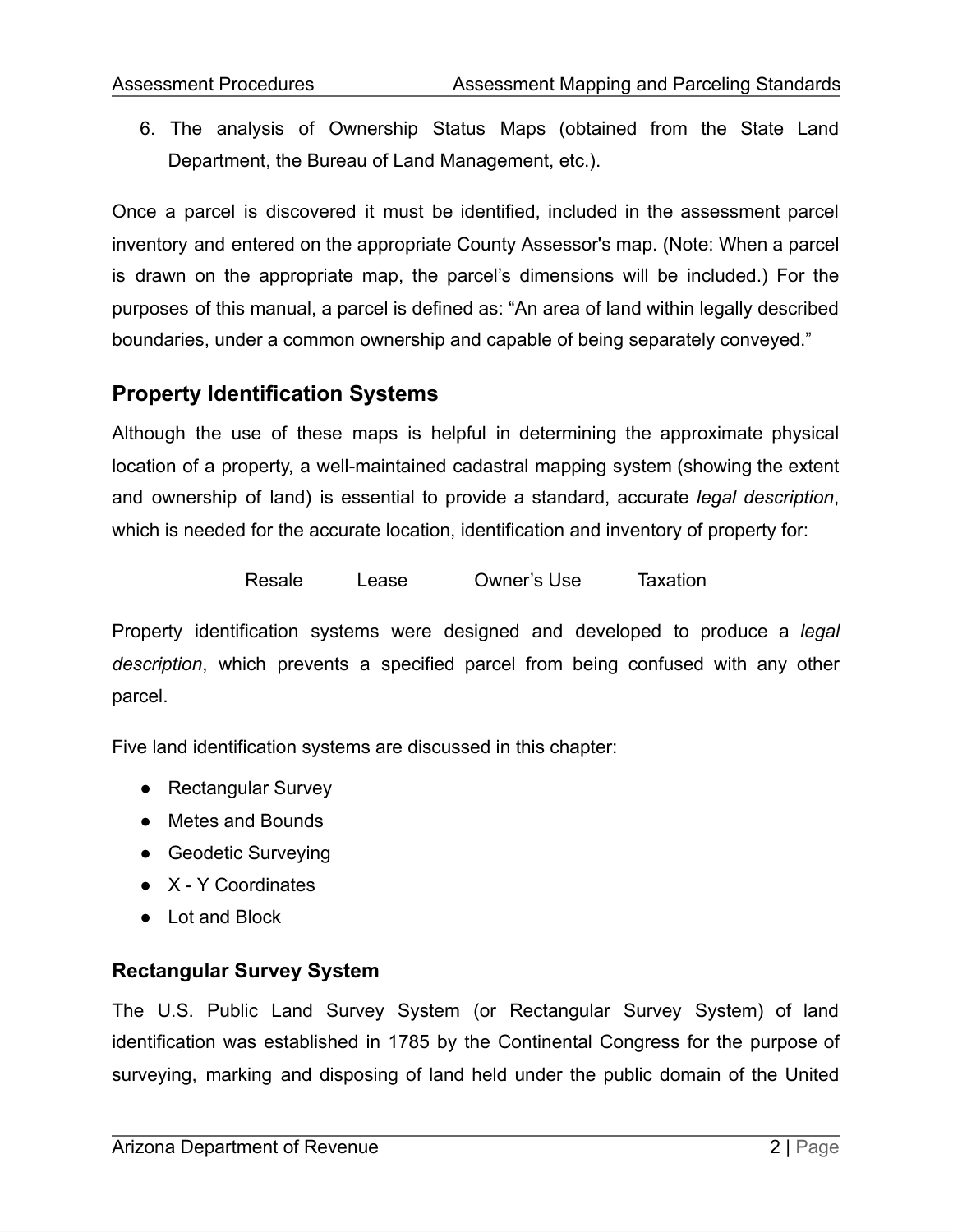States. A similar system has been established in Canada. This survey encompasses all of the United States except the original thirteen colonies, Kentucky, Tennessee, Texas, West Virginia and parts of Ohio, Alaska and Hawaii. Those states, or parts thereof, were excluded because that property was already held by private owners before the system was established or the territory was acquired by the United States. This system's legal subdivision of the remainder of the country occurred before it was sold or granted (a.k.a., "patented") to private ownership. The system has a number of independent points of origin, through which pass both a true north-south meridian of longitude (called a Principal Meridian) and a true east-west parallel of latitude (called a Baseline).

Baseline Road in Phoenix is so named because it is sited along the baseline of the Gila and Salt River Baseline and Meridian (GSRBM), the Principal Meridian and Baseline from which most of Arizona is measured. Approximately twenty townships in Apache County are measured from the Navajo Baseline and Meridian, which originates in New Mexico, and a small portion of land near Yuma is measured from the San Bernardino Baseline and Meridian, which originates in California.

In this system, units of land approximately six miles square are established north and south of the Baseline (called *Tiers of Townships*) as well as east and west of the Principal Meridian (called *Ranges*). Additionally, each six-mile by six-mile square is also called a *Township*. These tiers and ranges are numbered consecutively, beginning at the baseline and principal meridian, respectively.

For example, in the illustration on this page, the strip (or tier) of land located between six and twelve miles north of the Baseline is Township 2 North (abbreviated: T2N), and the strip of land located between twelve and eighteen miles east of the Principal Meridian is Range 3 East (R3E).

Therefore, the Township that is located at the intersection occurring between six and twelve miles north of the Baseline and between twelve and eighteen miles east of the Principal Meridian is described as Township 2 North, Range 3 East of the Gila and Salt River Baseline and Meridian (abbreviated asT2N, R3E, GSRBM).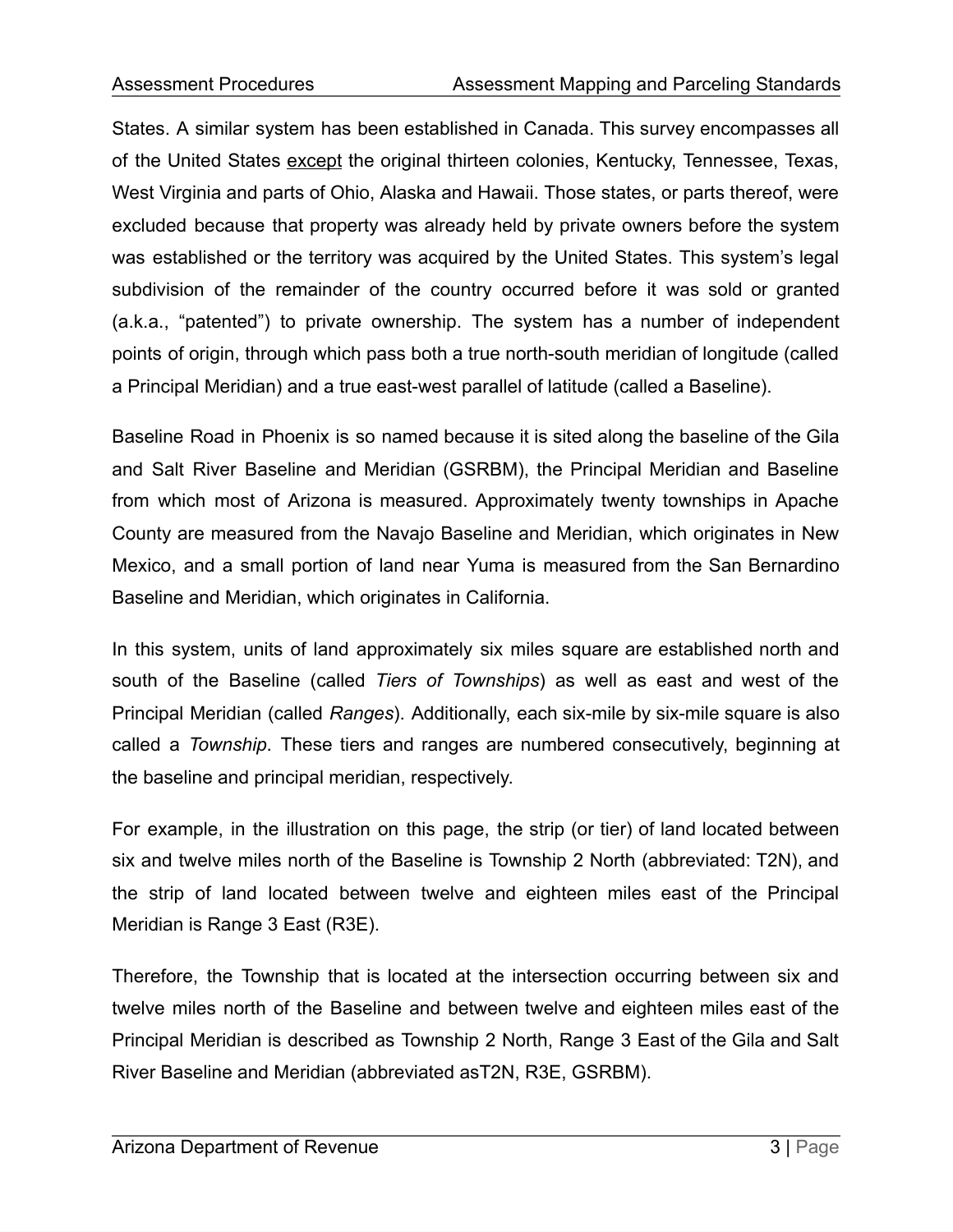

As shown in the illustration below, a standard Township contains approximately thirty-six square miles, each of which is divided into thirty-six sections, each one being approximately one-mile square. In the Government Survey System, the sections are numbered beginning at the northeast corner of the Township, continue west six miles to the northwest corner, then move down one strip (tier) and continuing back east six miles, then again dropping down one strip (tier) and again continuing west, and then continuing in this serpentine manner, ending with section number thirty-six in the southeast corner of the Township. The section numbers outside of the dark red lines represent adjoining sections.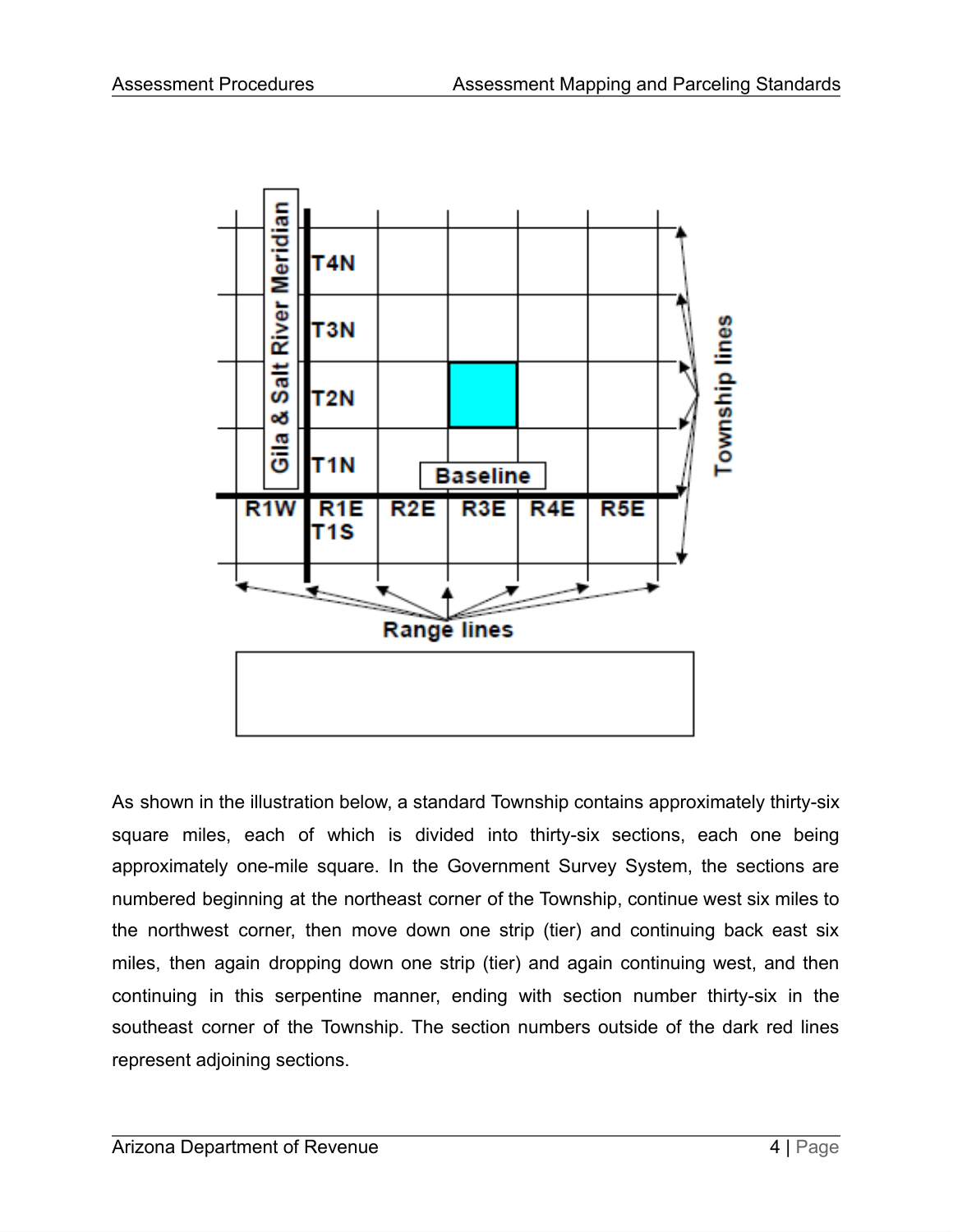|         |    | ٠  | 1 Mile |         |    |                |    |    |         |
|---------|----|----|--------|---------|----|----------------|----|----|---------|
|         | 36 | 31 | 32     | 33      | 34 | 35             | 35 | 31 |         |
|         | 1  | 6  | 5      | 4       | 3  | $\mathbf 2$    | 1  | 6  |         |
|         | 12 | 7  | 8      | 9       | 10 | 11             | 12 | 7  |         |
|         | 13 | 18 | 17     | 16      | 15 | 14             | 13 | 18 | 6 Miles |
|         | 24 | 19 | 20     | 21      | 22 | 23             | 24 | 19 |         |
| 41 Mile | 25 | 30 | 29     | 28      | 27 | 26             | 25 | 30 |         |
|         | 36 | 31 | 32     | 33      | 34 | 35             | 36 | 31 |         |
|         | 1  | 6  | 5      | 4       | 3  | $\overline{2}$ | 1  | 6  |         |
|         |    |    |        | 6 Miles |    |                |    |    |         |

Each section is then further divided into four equal parts of 160 acres, each one called a quarter-section. A quarter-section is then divided into four equal parts of forty acres, each called a quarter-quarter section. A quarter-quarter section is again divided into four equal parts, each consisting of ten acres, called a quarter-quarter-quarter section. A final division is of each ten acre quarter-quarter-quarter section into four equal parts, each consisting of two and one-half acres. These are usually the smallest unit of division in this system. In describing land using this system, the smallest unit is given first, and the largest unit last. For example, the shaded 2.5 acre parcel in the upper left (northwest) corner of section 36, as shown below, would be described as "The Northwest quarter of the Northwest quarter of the Northwest quarter of Section 36, Township 4 North, Range 4 West, of the Gila and Salt River Baseline and Meridian (Abbreviated: NW¼, NW¼, NW¼, NW¼, S36, T4N R4W GSRBM)."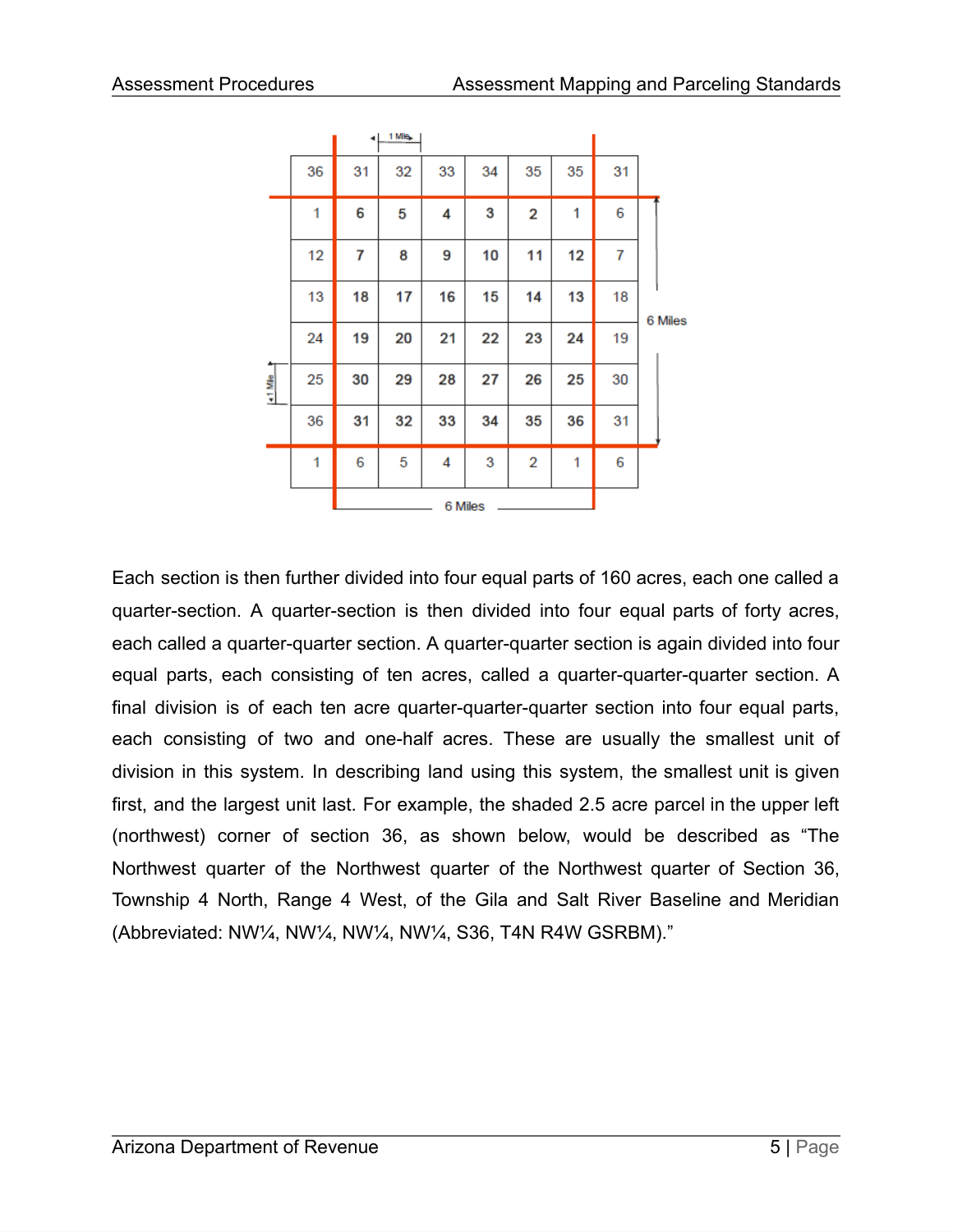

## **Metes and Bounds System**

In a Metes and Bounds property identification system, a description of a tract of land always starts at a given point, which is called the "Point of Beginning" (POB). The outside boundaries of the tract are then followed by using certain measurements (*metes*) and reference points (*bounds*) until returning to the POB. It is important to remember that in using a metes and bounds description, you must always start at the Point of Beginning and '*close*' the parcel by returning to the POB.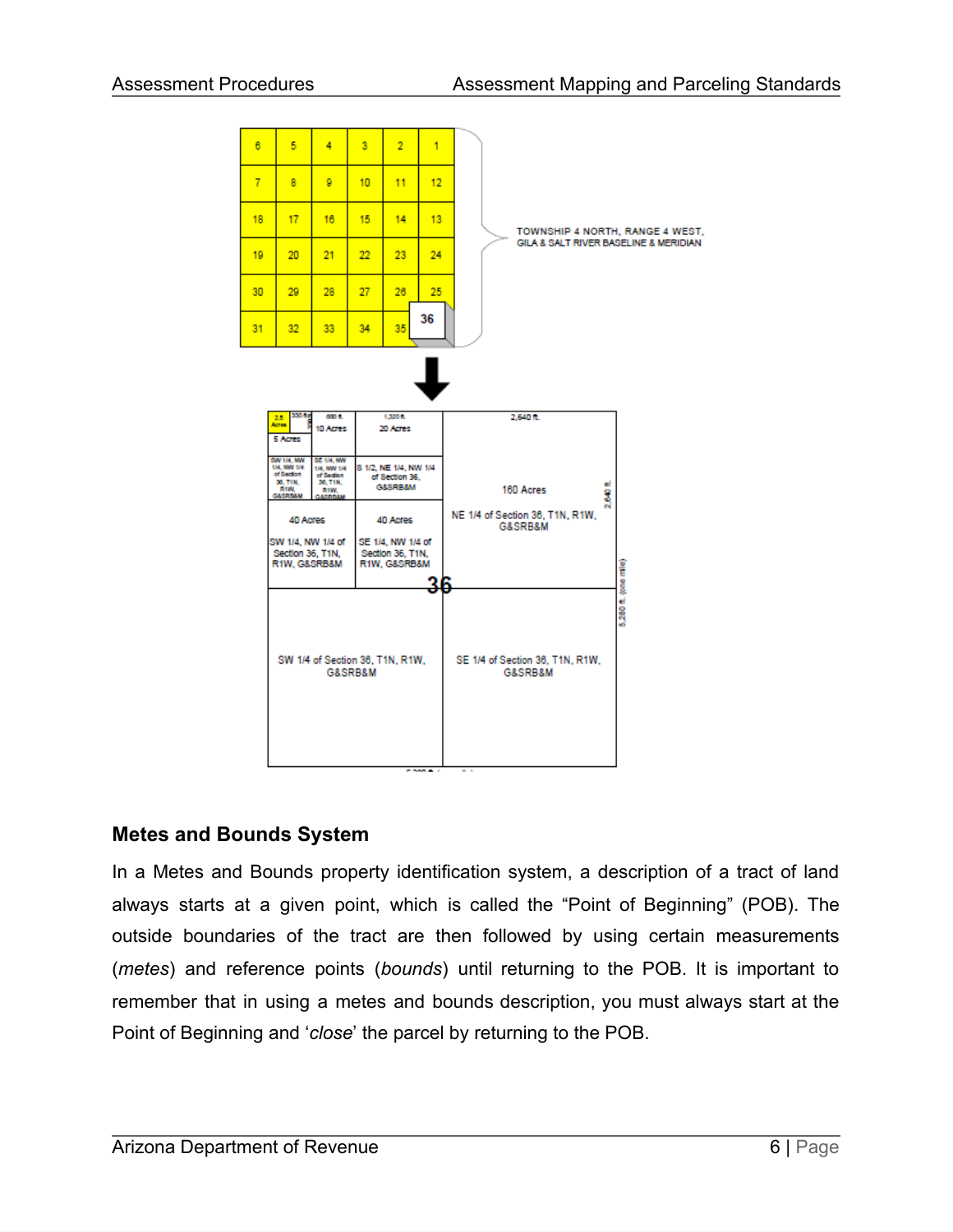Consider the following legal description: From the Point of Beginning at the section corner common to sections 5, 6, 7 and 8 of T39N, R3E; thence S 66 degrees W 593'; thence N 24 degrees W 330'; thence N 66 degrees E 593'; thence S 24 degrees E 330' to the Point of Beginning, containing 4.49 acres more or less.

**Note:** The number of degrees should never exceed ninety in a metes and bounds legal description.

The readings given above can be used to draw the tract, as has been illustrated on the next page. The wording "thence S 66 degrees W 593'..." could be restated as "from there go sixty-six degrees west from the south zero point and measure 59' along that line." The same procedure would be followed for the next parts of the description, until all boundaries have been plotted. Most properties can be drawn with the use of a protractor or a compass.

For a better understanding of this process, try to recreate the readings provided in the description, or simply follow them on the illustration on page [8]. Starting at the Point of Beginning, measure the stated angle and draw the first line.

Measure the distance given. Measure the next angle and draw the next line from the measured end point. Measure the next given distance. Draw the next line, etc., until the last drawn line reaches the Point of Beginning.

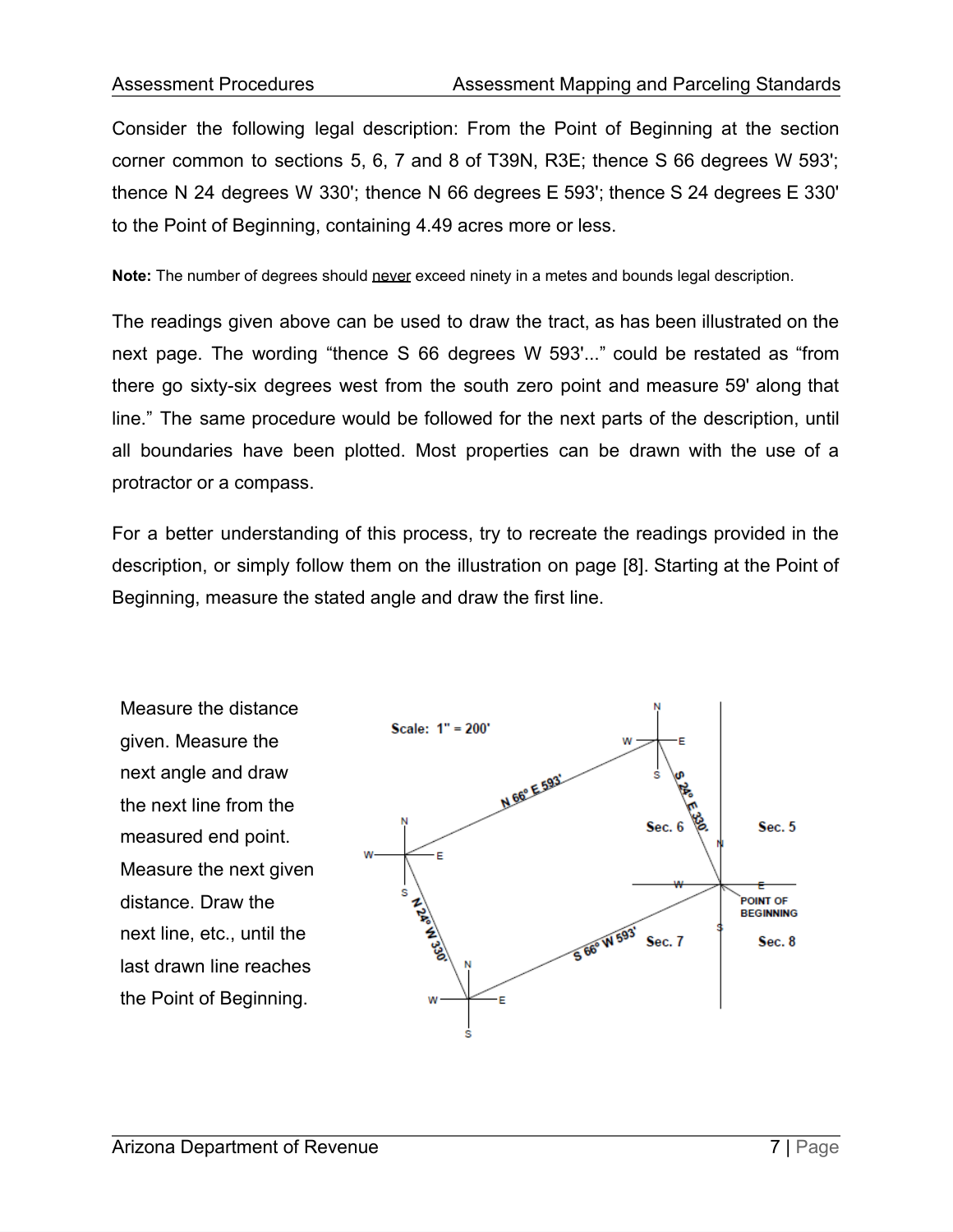

#### **METES and BOUNDS SYSTEM using a COMPASS**

## **Geodetic Surveying (Latitude and Longitude)**

In the survey of large areas, it is necessary to take into account the curvature of the earth. Distances are measured in degrees, minutes and seconds of latitude and longitude, from the Prime Meridian, which runs through Greenwich, England at 0°, 0', 0" (zero degrees, zero minutes, zero seconds) east or west Longitude, and from the equator, which is centered between the north and south poles at 0°, 0' 0" north or south Latitude.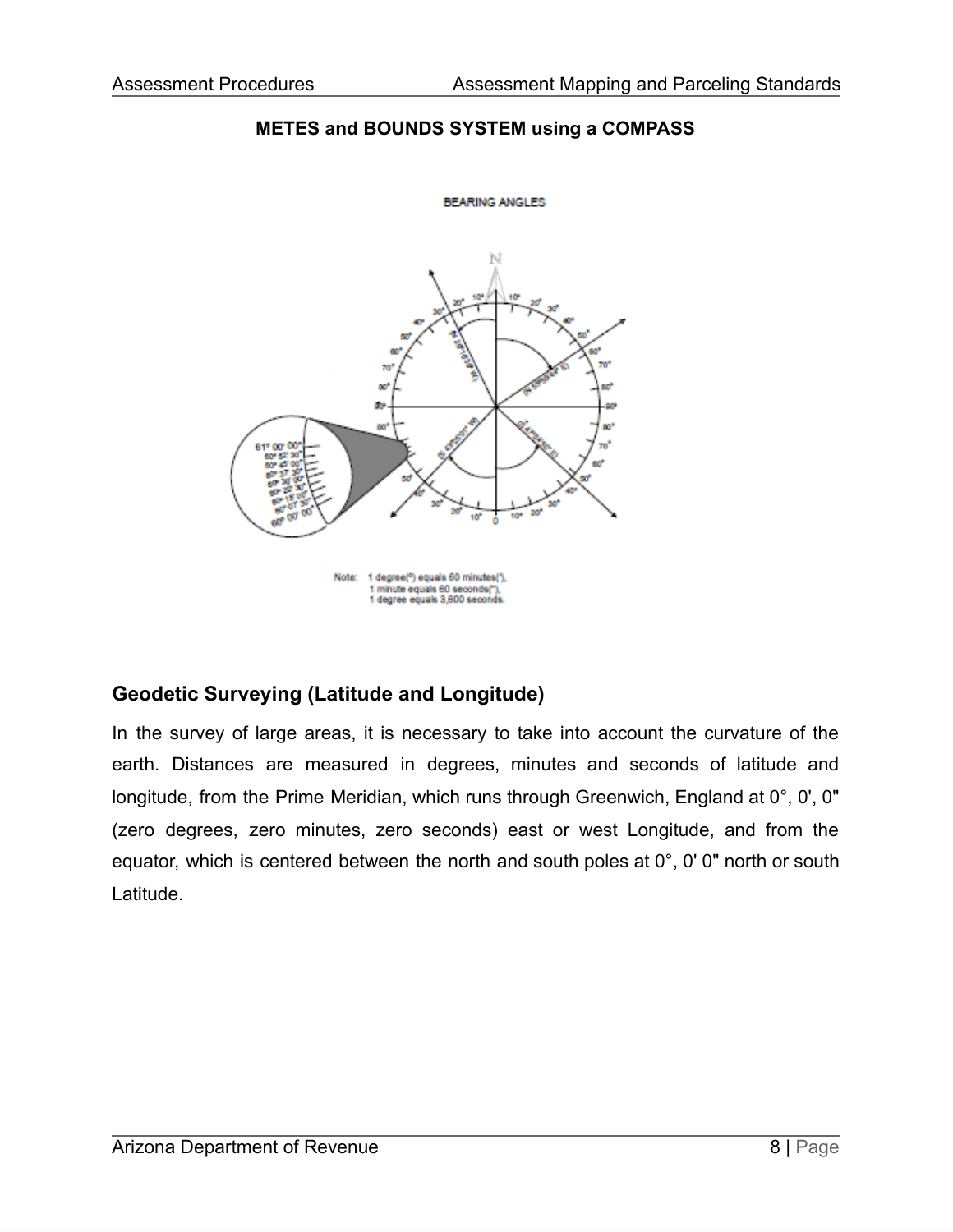### **PARALLELS and MERIDIANS**



**PARALLELS** run east and west, and are of equal distance from one other.

**MERIDIANS** run north and south, and converge at the north and south poles due to the earth's curvature.

The **PRIME MERIDIAN** runs through Greenwich, England, at 0°, 0', 0" (i.e., zero degrees [ ° ], zero minutes [ ' ], zero seconds [ " ] east or west Longitude).

The **EQUATOR** is centered between the north and south poles at 0°, 0', 0" north or south Latitude.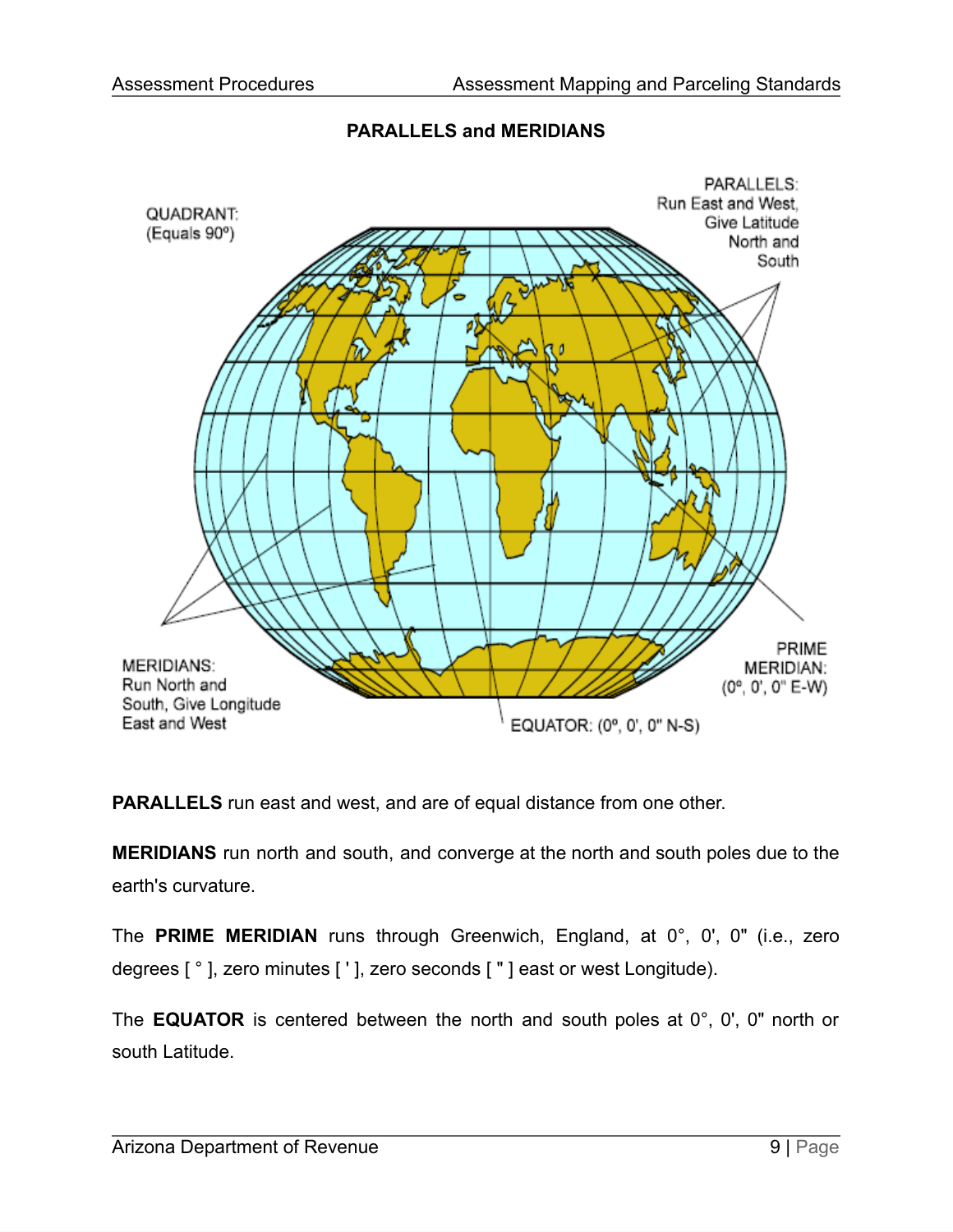A **QUADRANT** is a ninety degree by ninety degree section of the earth, as measured from one of the poles to the equator, and including ninety degrees of horizontal measure. Each quadrant encompasses one-eighth of the total surface of the sphere of the earth.

All references are made from the intersection of the equator and the Prime Meridian. That point is: 0°, 0', 0" east or west Longitude, 0°, 0', 0" north or south Latitude.

## **X - Y Coordinates**

In the 1930s, the U.S. Coast and Geodetic Survey developed the State Plane Coordinate System, a grid system for each state using an X axis (longitude) and a Y axis (latitude) on the grid. Points describing the boundaries of a parcel were described by their distance east or north of the intersection of the X axis with the Y axis.

#### **Lot and Block System**

The Lot and Block system is perhaps the simplest of the three main survey systems to understand. It is the most recently developed of the three main survey systems. It became widely employed in the United States in the 19th century when Americans began to move away from an agrarian society towards an industrialized society and cities began to expand into the surrounding farmland. To sell large tracts of land to buyers, landowners would create a plat map and subdivide the land into a series of smaller lots.

This subdivision survey plan would then be recorded with an official government record keeper. The officially recorded map then became the legal description for all of the lots in the subdivision.

For a parcel's legal description in the Lot and Block system, the description must identify:

- An individual lot.
- The block in which that lot is located.
- A reference to a platted subdivision (or a 'phase' in one).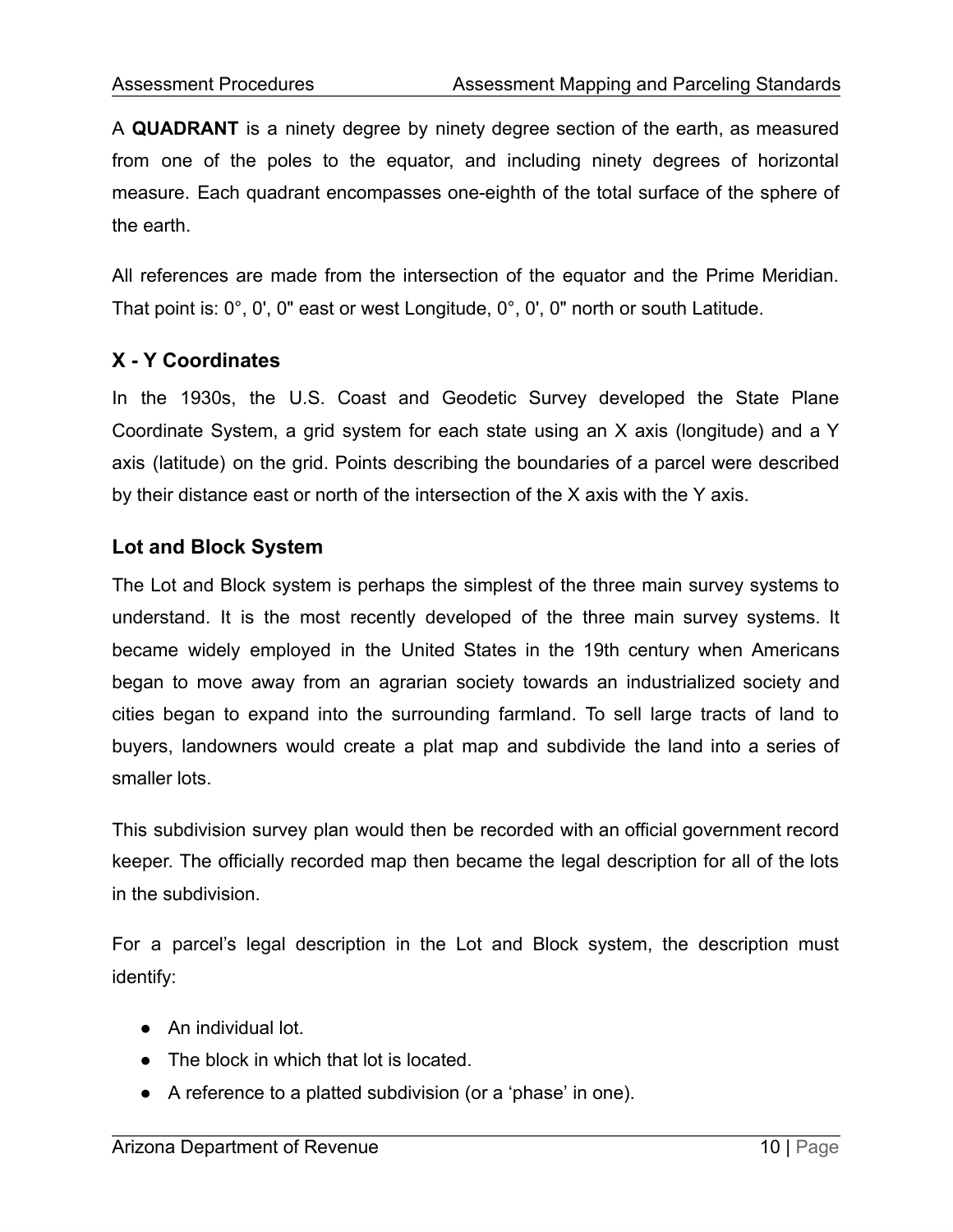- A reference to the cited plat map, by a page and / or a volume number.
- A description of the plat map's place of official recording, such as one recorded in the files of the County Engineer or the County Recorder.

**Lot and Block Legal Description Example:** The shaded property in the Map below is described as "lot 4, block B of Rolling Acres subdivision, plat map on page 23, volume 2, as recorded in the files of the Navajo County Recorder's Office, Arizona."



# **Arizona's Parcel Identification System for Property Taxation**

The system of parcel identification utilized in Arizona will accommodate all legal description systems, including Rectangular Survey, Metes and Bounds, Lot and Block, Geodetic Surveying, X - Y Coordinates and Geocode / Geographic Information System (GIS) / Digital Mapping. In Arizona, the system that identifies parcels for taxation purposes does not legally describe the property. If the 'tracking' of real estate for property taxation purposes was based only on legal descriptions, it could easily become cumbersome and confusing. Parcel identification for property taxation purposes is accomplished through the use of a parcel coding system. This system of parcel identification incorporates an easy to understand method which utilizes a county identifier, a tax book number, a tax map number and a parcel identification number. This system meets the standards of uniqueness, permanency, simplicity and uniformity.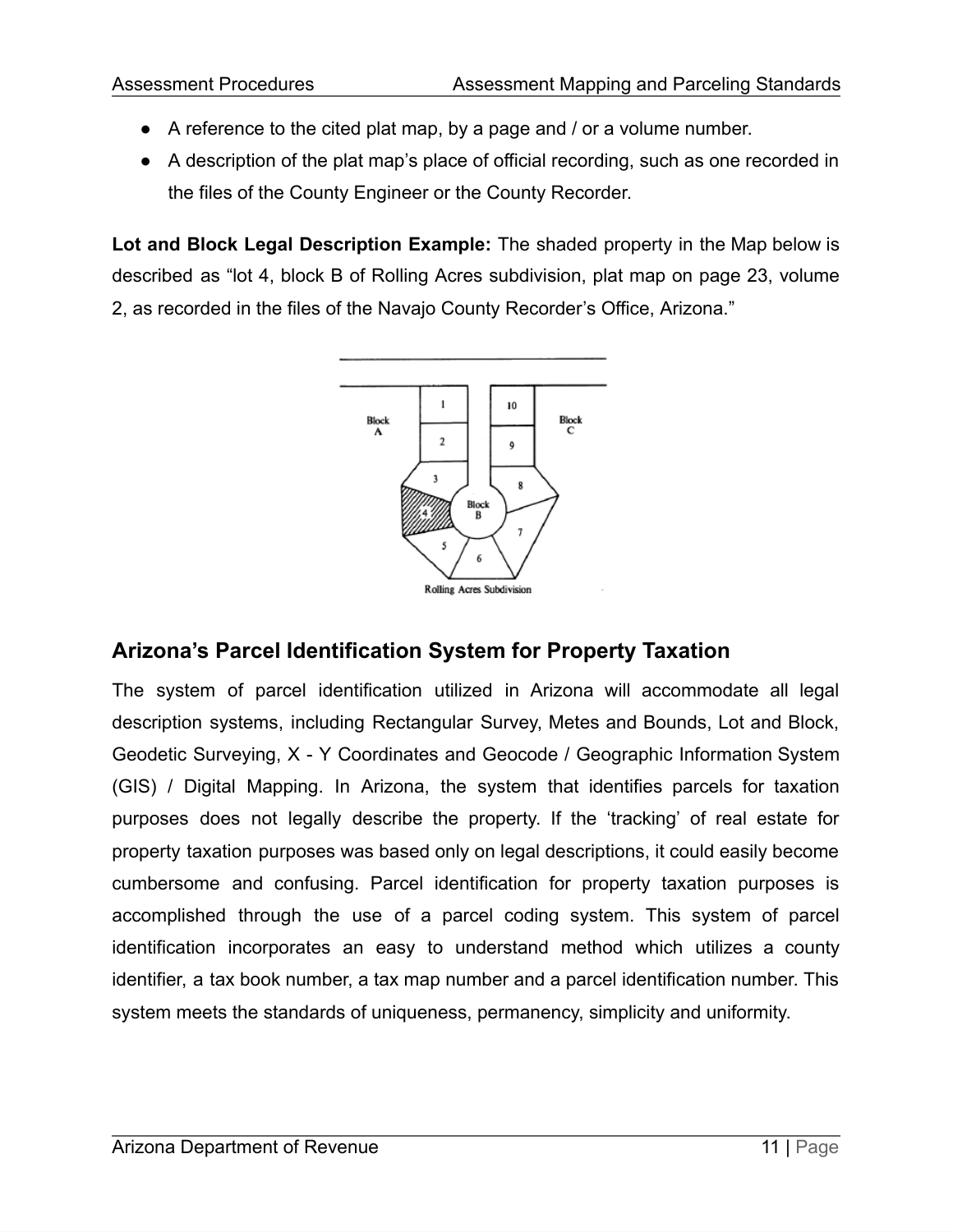In Arizona, a combination alpha-numeric coding system is used to generate parcel identifiers. A parcel identifier includes:

1. A county identification number. Assigned county identification numbers are:

| $01 =$ Apache County  | $06$ = Greenlee County | $11$ = Pinal County    |
|-----------------------|------------------------|------------------------|
| $02 =$ Cochise County | 07 = Maricopa County   | 12 = Santa Cruz County |
| 03 = Coconino County  | $08$ = Mohave County   | 13 = Yavapai County    |
| $04 =$ Gila County    | 09 = Navajo County     | $14 =$ Yuma County     |
| $05 =$ Graham County  | $10 =$ Pima County     | $15 = La$ Paz County   |

- 2. A three-digit tax book number. This number identifies a specific area within the county where a subject parcel is located (e.g., 01-100).
- 3. A two-digit tax map number. This number identifies a specific area within the tax book where a subject parcel is located (e.g., 01-100-40). **Note:** Map numbers 00 and 99 are used to identify Improvements on Possessory Rights (IPRs.)
- 4. A three-digit parcel number. This number identifies the specific location of a subject parcel of land within the book and maps (e.g., 01-100-40-011).
- 5. When a numerically identified parcel is split into two or more new parcels, the new parcels will be assigned the numeric identifier of the original parcel. An alpha character will then be added to uniquely identify each new parcel. If two or more numerically identified parcels are combined into one new parcel, the numeric designator of one of the original parcels will be used. An alpha character will then be added to indicate a change to the original parcel. The assigned numbers of the other parcels will then be retired. When a numerically identified parcel is divided into several parcels, the map should be redrawn to establish a new series of numeric parcel designators. When a new map is drawn and new numeric designators have been assigned, the old numeric designators will be retired. This may be achieved by simply retiring the old map number.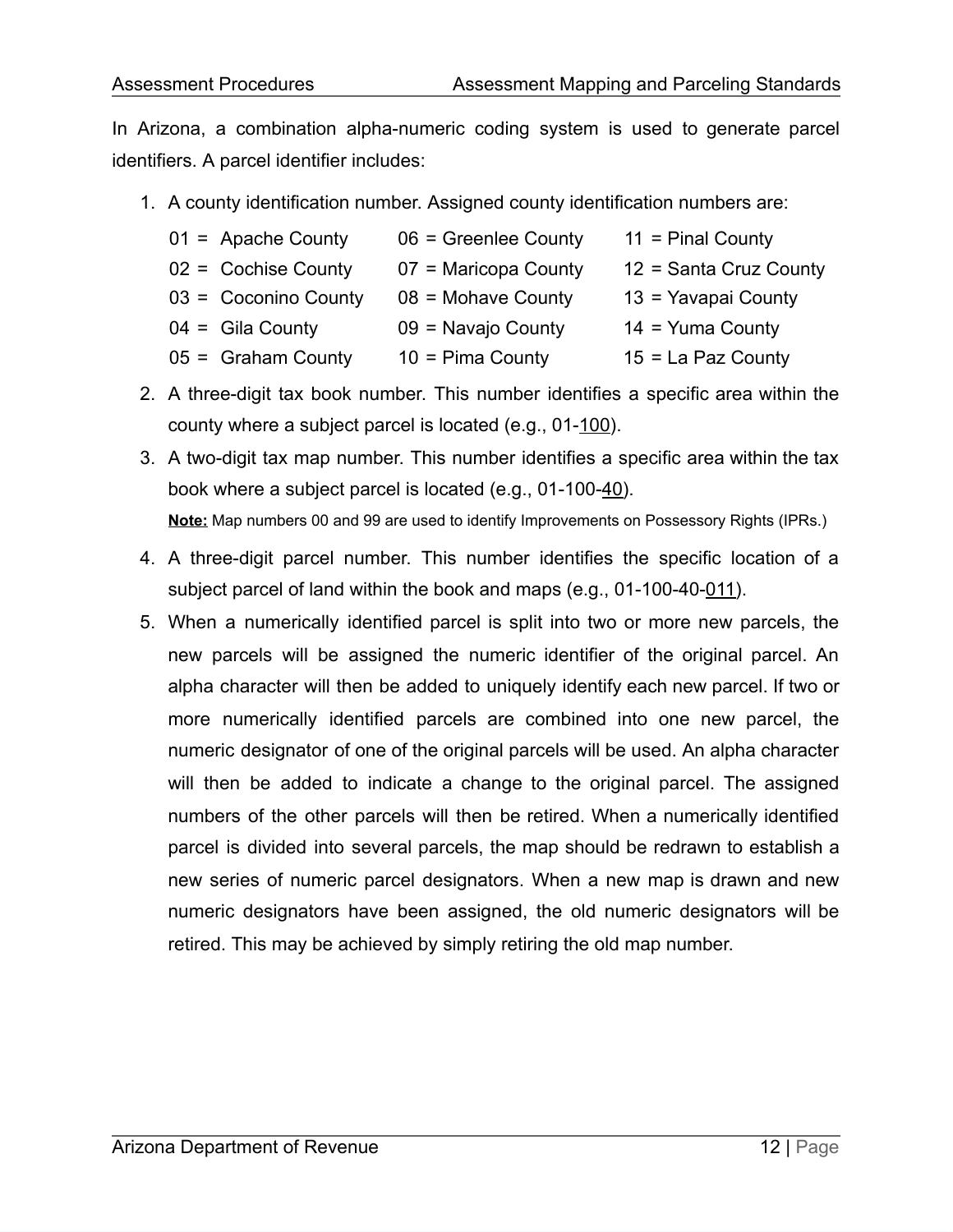#### **PARCEL IDENTIFICATION EXAMPLES \***

| <b>Original Parcel:</b>                              |            |                                                             |              |  |  |  |  |
|------------------------------------------------------|------------|-------------------------------------------------------------|--------------|--|--|--|--|
| <b>CountyBook</b>                                    | <u>Map</u> | <b>Parcel</b>                                               |              |  |  |  |  |
| 01                                                   | 100        | 40                                                          | 011          |  |  |  |  |
| <b>Original Parcel Split into Three new Parcels:</b> |            |                                                             |              |  |  |  |  |
| <b>CountyBook</b>                                    | <u>Map</u> | Parcel                                                      | <b>Split</b> |  |  |  |  |
| 01                                                   | 100        | 40                                                          | 011 A        |  |  |  |  |
| 01                                                   | 100        | 40                                                          | 011B         |  |  |  |  |
| 01                                                   | 100        | 40                                                          | 011 C        |  |  |  |  |
|                                                      |            |                                                             |              |  |  |  |  |
|                                                      |            | Parcel 01-100-40-011-b, Split into Two new Smaller Parcels: |              |  |  |  |  |
| <b>CountyBook</b>                                    | Map        | <b>Parcel</b>                                               | <u>Split</u> |  |  |  |  |
| 01                                                   | 100        | 40                                                          | 011D         |  |  |  |  |
| 01                                                   | 100        | 40                                                          | 011 E        |  |  |  |  |
| <b>Two Parcels combined:</b>                         |            |                                                             |              |  |  |  |  |
| <b>CountyBook</b>                                    | <u>Map</u> | Parcel                                                      | <u>Split</u> |  |  |  |  |
| 01                                                   | 100        | 40                                                          | 011 A        |  |  |  |  |

The new parcel created will be 01-100-40-011F.

**\* To conform to the Arizona mapping convention, original parcel numbers must be retired after each parcel split or combine.**

In some report forms and records an additional number may be utilized. This is a control number, or computer-generated check digit, and is not a component of the parcel identifier.

#### **Characteristics of the Parcel Identifier**

**Uniqueness.** Each Assessor's parcel number is unique in that it is assigned to a single parcel and is never duplicated.

**Permanence.** Once a parcel number has been assigned to a parcel it will remain with the parcel as long as that parcel's boundaries remain the same. When the legal description of the parcel changes, the old number will be retired and a new number will be assigned to the parcel. In any situation in which the number of splits that has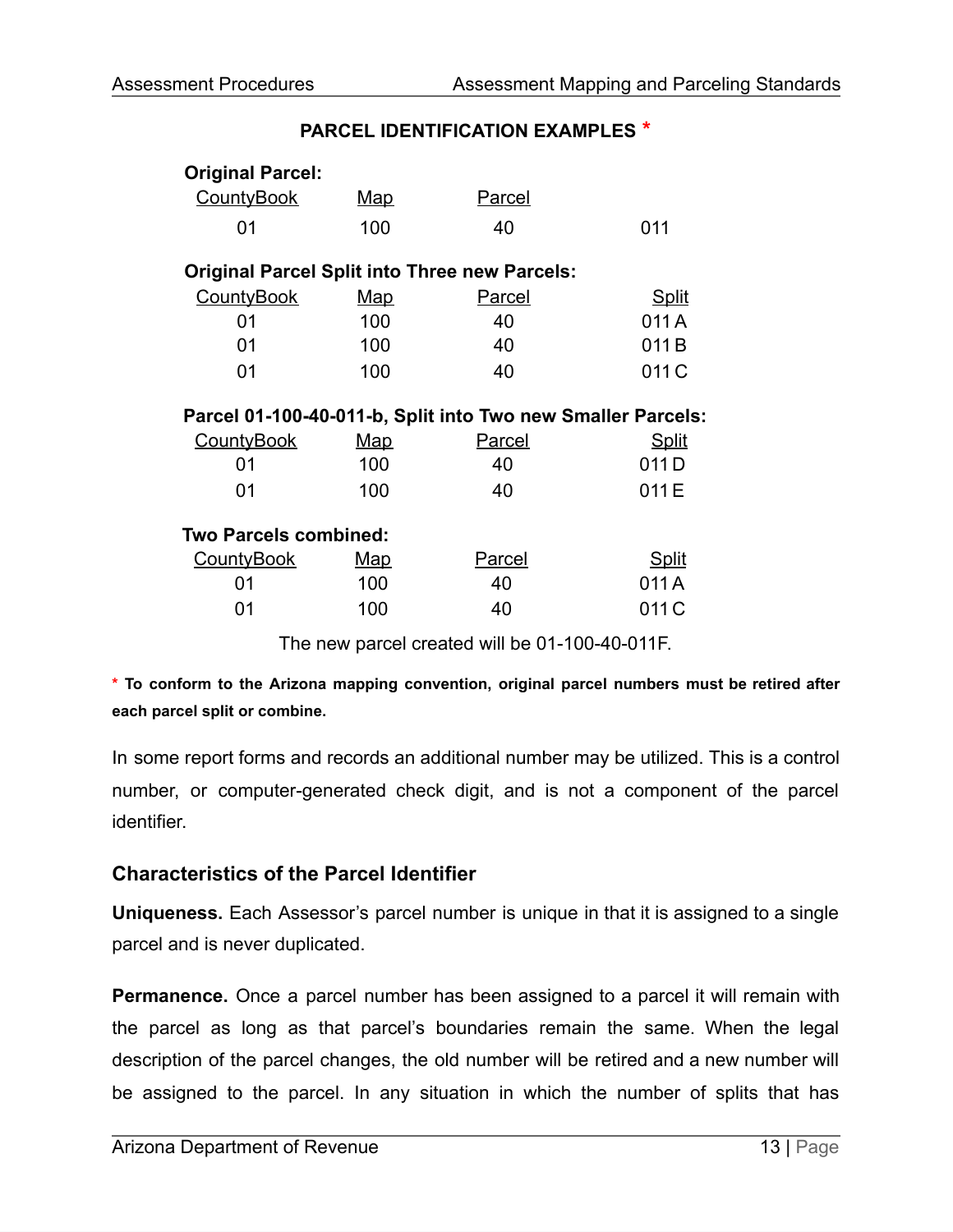occurred makes the original scale inappropriate, a new map should be drawn and a new parcel number assigned to represent that change. As discussed above, if the change is a simple split, the parcel number will be changed with the addition of an alphabetic designator. When a parcel is split, the portion of the parcel retained by the original owner will be assigned the lowest available alphabetic designation. If the change constitutes a subdividing of the parcel's land area, new numeric designators will be used.

**Uniformity.** A uniform parcel identification system must be used in all assessment jurisdictions in Arizona for the following reasons:

- 1. The parcel number is used in the analysis of sales data. If a parcel's size changes and the parcel number is not changed, serious errors in per unit value indicators (e.g., per square foot, front foot or acre) may result.
- 2. The entire parcel number and map system provides a means to ascertain that all land in the county is accounted for on the tax roll as being either taxable private land or as public nontaxable land.
- 3. Parcel numbers are a basic tool used in abstracting data for property tax assessment and statistical reporting purposes.

**Ease of Maintenance.** The system must be simple in concept, yet flexible enough to facilitate entry and recovery of both individual parcel and aggregate property record data.

## **The Tax Area Code System**

Taxing Authorities are governing bodies authorized by law to impose ad valorem property taxes (or other categories of assessments) within defined geographic areas. Tax authority districts facilitate the application of tax rates and are represented by a five-digit numeric code referred to as a "tax authority code."

**Tax areas** are regions within each county in which the sum of the tax rates of the applicable Taxing Authorities' are combined. Tax areas are represented by four-digit numeric codes called "Tax Area Codes."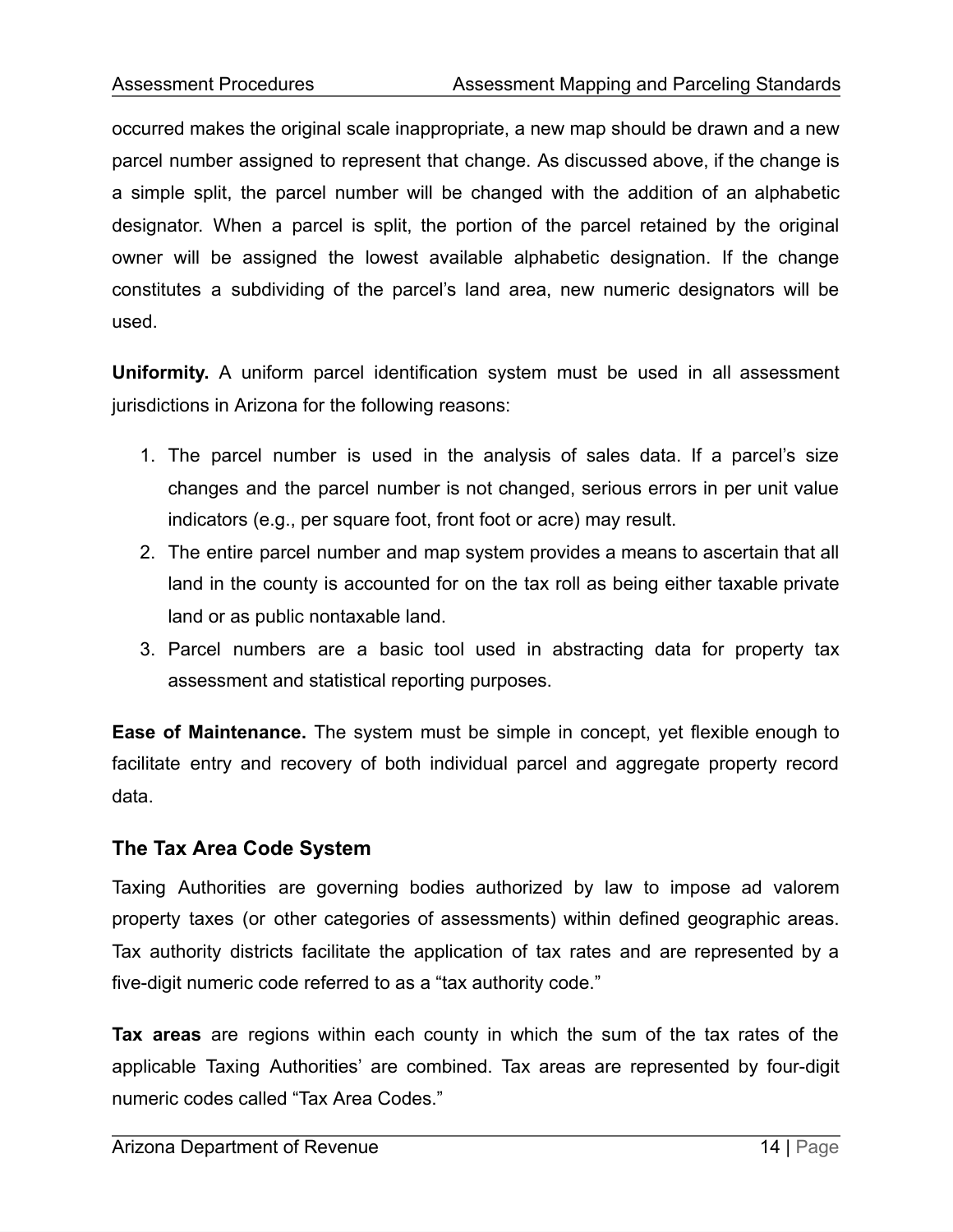Since each county has a varying number of Taxing Authorities, it is evident that any one Taxing Authorities' boundaries may be identical to or completely distinct from any other, or there may be an overlap of the areas identified by a Tax Area Code.

**Tax Area Codes** are created by the county in which the Taxing Authorities exist. On or before November 1 of the calendar year preceding the year in which assessments or taxes are to be levied (i.e., the Tax Year), the governing body of the legal entity comprising the Taxing Authority must file with the Department of Revenue, and the appropriate County Assessor, certain information regarding all changes in their boundaries or the establishment of a new taxing district, pursuant to Arizona Revised Statute § 42-17257.

Of the four-digit sequence of numbers in a Tax Area Code, the first two digits represent a school district. This similarity exists throughout the state. Past this point in determining Tax Area Code numbers, each county individually establishes their own procedure. In most counties, the third digit is a code for either a city or town, or for an unincorporated area, while the fourth digit represents an improvement district. The Tax Area Codes are controlled by each County Assessor's mapping section.

## **Digital Mapping Systems**

The International Association of Assessing Officers' (IAAO) "Standard on Digital Cadastral Maps and Unique Parcel Identifiers, July 2003" suggests that a digital mapping system should contain the following elements:

- 1. A Geodetic Network:
	- a. Consists of set points or monuments.
	- b. Usually, set points are described in terms of Longitude and Latitude.
	- c. Professional land surveyors today can use the Global Positioning System (GPS) to locate set points.
- 2. Base Map Layers:
	- a. Should be tied to the geodetic network.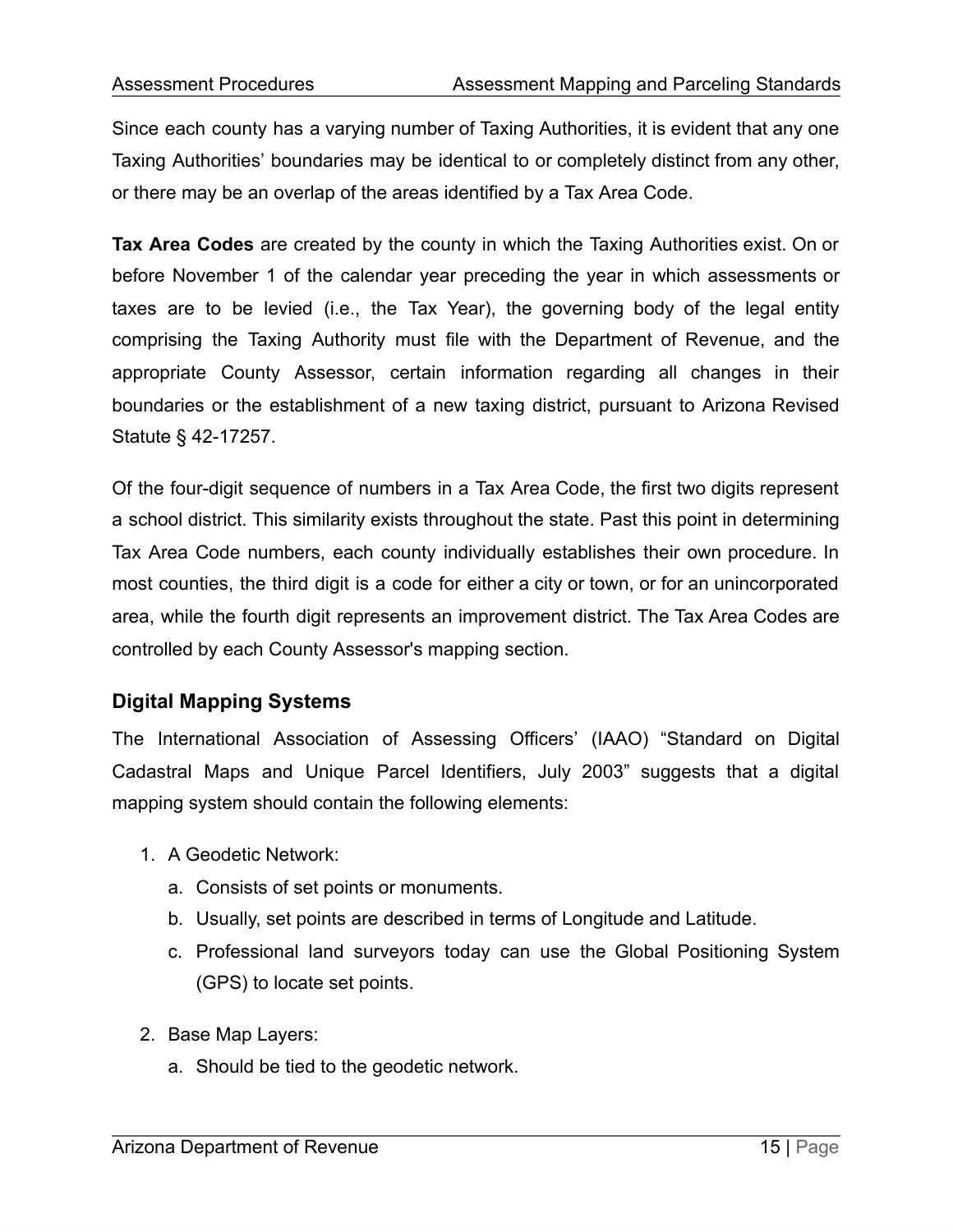- b. Should consist of physical features, such as roads, elevation contours, water features, fence lines and building footprints.
- c. Are, typically, produced by contractors using analytical aerial triangulation control processing, photogrammetric techniques and photogrammetric instruments.
- 3. Cadastral Map Layers:
	- a. Should be 'tied' to the base map layers.
	- b. Will show all parcels in an assessing jurisdiction.
	- c. Will show attributed parcel "polygons" (see the Glossary, page [31]) with recorded parcel boundary lines.
- 4. Additional Valuable Map Layers include:
	- a. Municipal and Special Taxing District boundaries.
	- b. Defined neighborhood boundaries.
	- c. Soil types.
	- d. Zoning codes.
	- e. Subdivision boundaries.
	- f. Flood plains.
- 5. Unique Parcel Map Identifiers:
	- a. Are expressed as unique parcel numbers, which will provide the location of each parcel.
	- b. Will link each unique parcel number to the various cadastral layers, such as an ownership file, a value file, a property use file, and a property zoning file.
	- c. Will be generated from an Assessor's Map-based System, a Geographic Coordinate System or a Rectangular Survey System.
	- d. Will offer uniqueness, permanence, simplicity, ease of maintenance, flexibility and a reference to a physical, geographic location.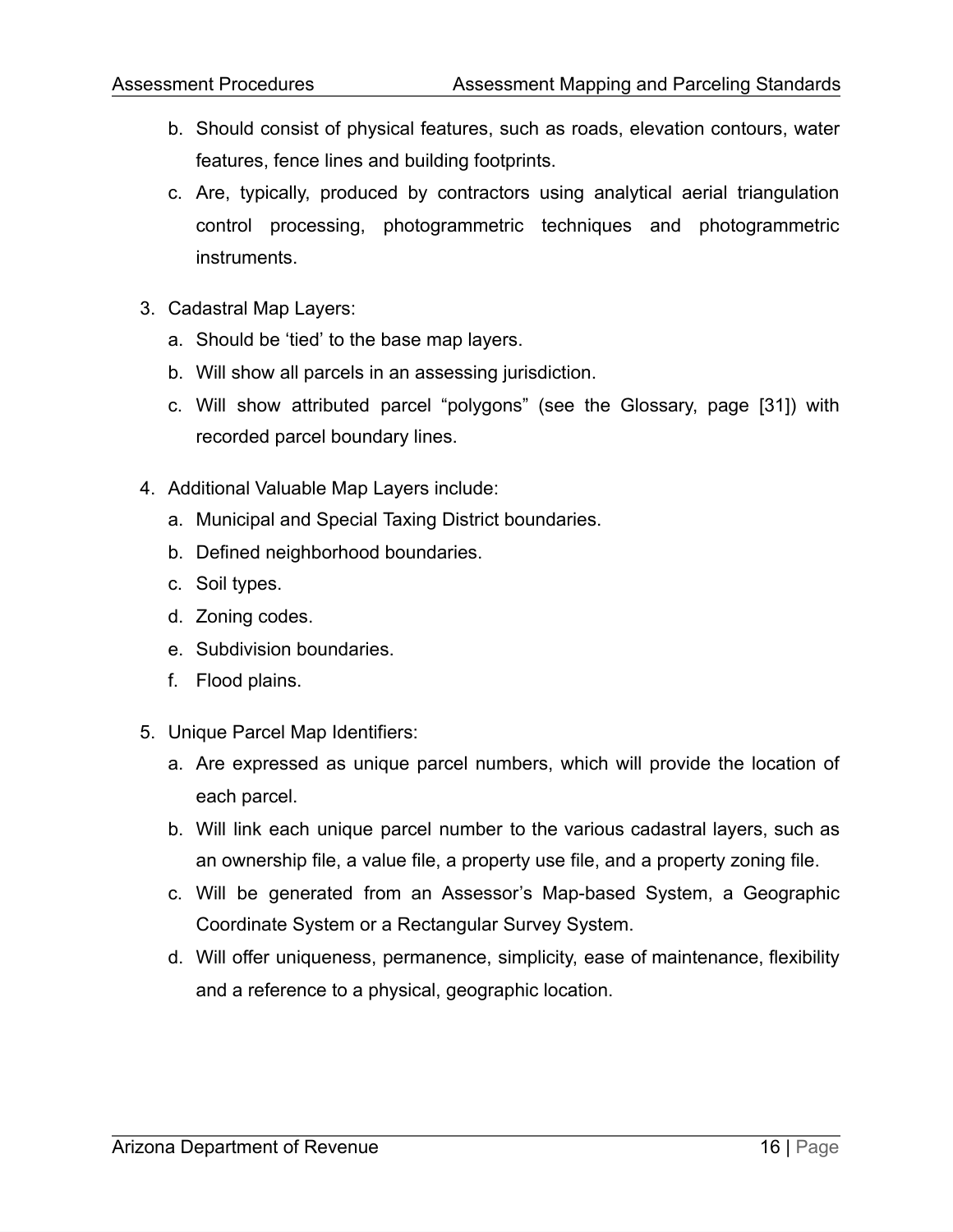- 6. Ownership Information Files:
	- a. Are linked to a unique parcel number which allows an Assessor to assign the valuation notice and tax bill to the correct owner.
	- b. May include deeds, contracts, plat maps, Tax Court case numbers and records of an owner's information requests.
	- c. May include ownership changes, a record of boundary changes through parcel splits and combines, property line adjustments, or various other mapping edits.
- 7. Cadastral Maps may include:
	- a. Parcel Identifiers.
	- b. The boundaries of all parcels.
	- c. Each parcel's dimensions and total area.
	- d. The locations and names of streets, highways, alleys, railroads, rivers, lakes and other geographic features.
	- e. Political boundaries, such as those of a county, town or municipality.
	- f. Public Land Survey System (PLSS) boundaries, such as townships, range and section numbers, etc.
	- g. Government lot boundaries and numbers.
	- h. Subdivision names, their boundaries, and their lot and block numbers.
	- i. Map numbers, a title, the date of a map's preparation, that map's scale, a map legend, a north arrow, a map key or 'link' to adjoining maps, and any relevant disclaimers (regarding the information used, its accuracy, etc.).
- 8. Map Products:
	- a. Produced by the office of a County Assessor should include a printed set of well designed maps that are available for use by both staff and the public.
	- b. Created by the office of a County Assessor should also be able to be distributed digitally, on CD-Rom, DVD or magnetic tape.
	- c. Provided on the Internet can allow for easy public access.
	- d. Provided on an Assessor's Intranet (i.e., their in-office computer system) can allow easy access to maps from all Assessor's offices in their jurisdiction.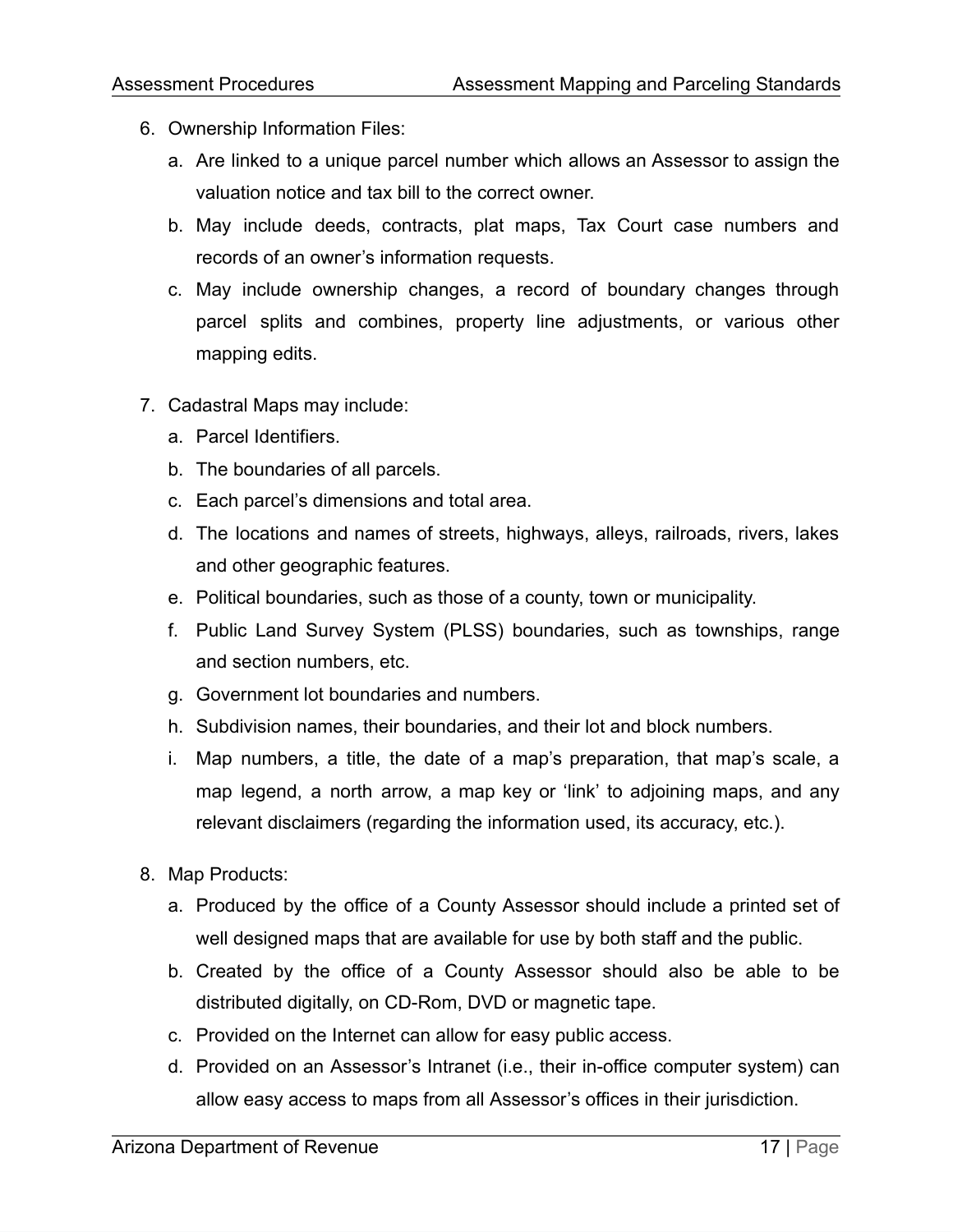- 9. The County Assessor should:
	- a. Ensure that map products meet their appraiser's needs.
	- b. Coordinate mapping efforts with other county agencies.
	- c. Be aware of national standards for cadastral map data and digital map data.
- 10.Mapping Personnel should:
	- a. Receive training appropriate to their jurisdictions.
	- b. Understand the engineering basis of highway and railroad right of ways.
	- c. Understand the survey basis of boundary creation.
	- d. Understand and be able to read legal descriptions.
	- e. Understand the history of boundary descriptions in their jurisdictions.
	- f. Understand the appropriate legal principles of boundary and title law.
	- g. Be trained in the techniques used for the manual mapping or digital mapping of parcels that is employed in their jurisdictions.
- 11. Types of Digital Maps include:
	- a. Scanned maps.
	- b. Scanned maps with data points.
	- c. Trace-digitized polygons.
	- d. COGO'd polygons (see the Glossary, page [25]).

In a perfect world, all maps would contain seamless and clean polygons without gaps or overlaps. However, digital cadastral map layers usually contain areas of parcels with gaps or overlaps. These 'closure errors' need correction. Resolution on problem areas should be well documented.

- 12.Problem Resolutions should be based on:
	- a. An understanding of both the capabilities and limitations of mapping software.
	- b. A knowledge of the principles of boundary law.
	- c. A knowledge of the principles of mapping law.
	- d. A knowledge of surveying techniques.
	- e. A knowledge of land division systems.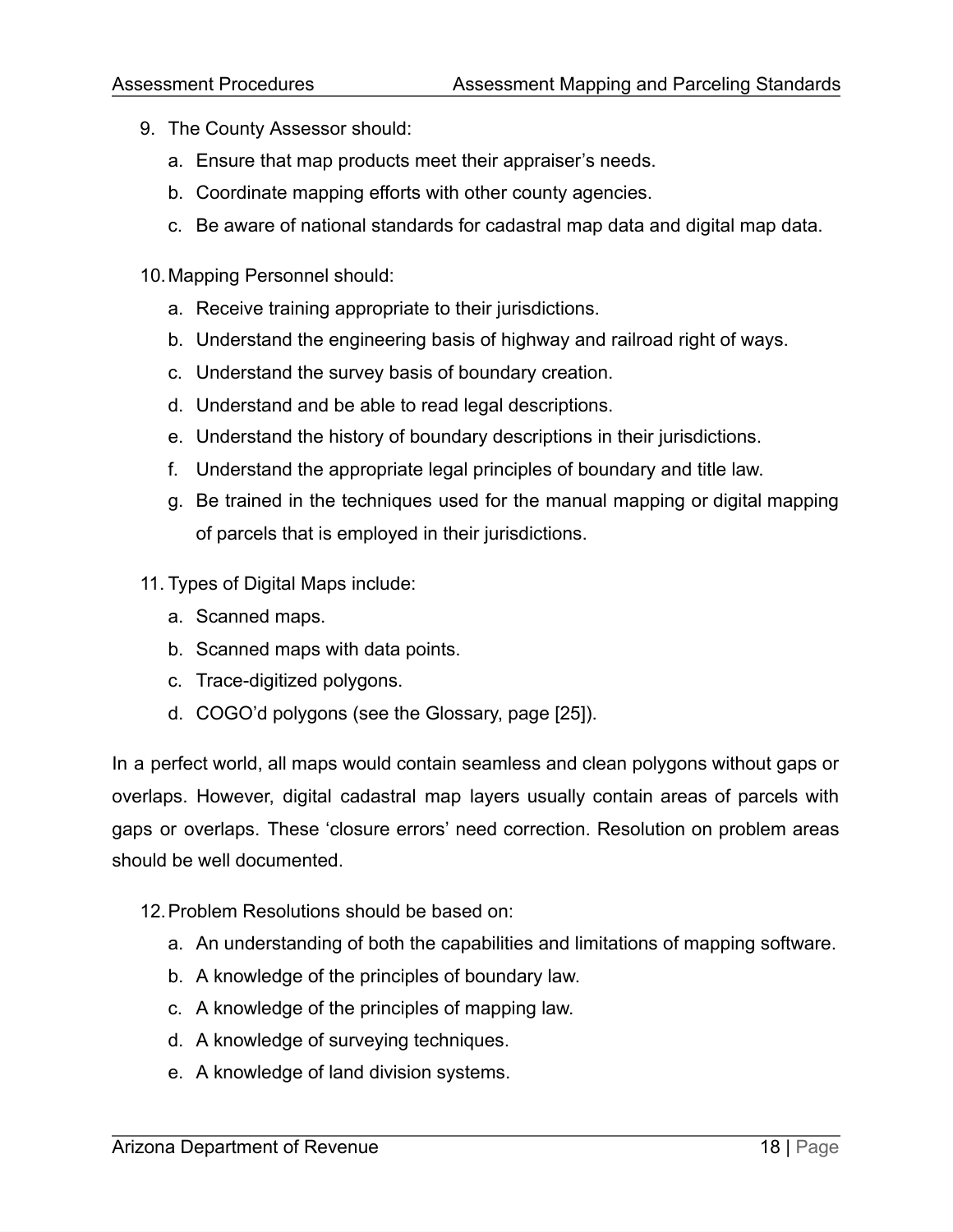- f. Common sense.
- g. Consultations with property owners, attorneys and surveyors, when required.
- 13.Public Perception of Maps:
	- a. Maps and computer images help to illustrate to the public the decision making components used by the Assessor
	- b. The public often reacts better to visual data rather than to raw data in a tabular or statistical format.
	- c. Visual data, in the form of maps and aerial photography, encourages confidence in the assessment process by the public.

## **Uses of a Digital Mapping System**

- 1. Performing Sales Analyses with GIS:
	- a. Provides an interactive combination of tabular and graphic data, which improves the ability to analyze sales data and present sales information.
	- b. Allows for diversity in the color coding of different categories of sales data, including improved parcel sales, vacant land sales and land residual sales.
	- c. Also allows the use of color coding to indicate the time ranges applicable to different categories of sales data.
	- d. Provides a tool to display a number of new subdivisions to compare lot sales and time trends.
	- e. Provides a way to add zoning, sales prices and sales dates within the color coded polygons (i.e., parcels).
	- f. Allows an analyst to see sales groupings spatially, which may indicate a need for the development of valuation adjustment factors for subdivisions or neighborhoods.
	- g. Provides a way to refine what are sometimes arbitrary geographic neighborhood or market area boundaries, such as rivers, lake frontages, and freeways.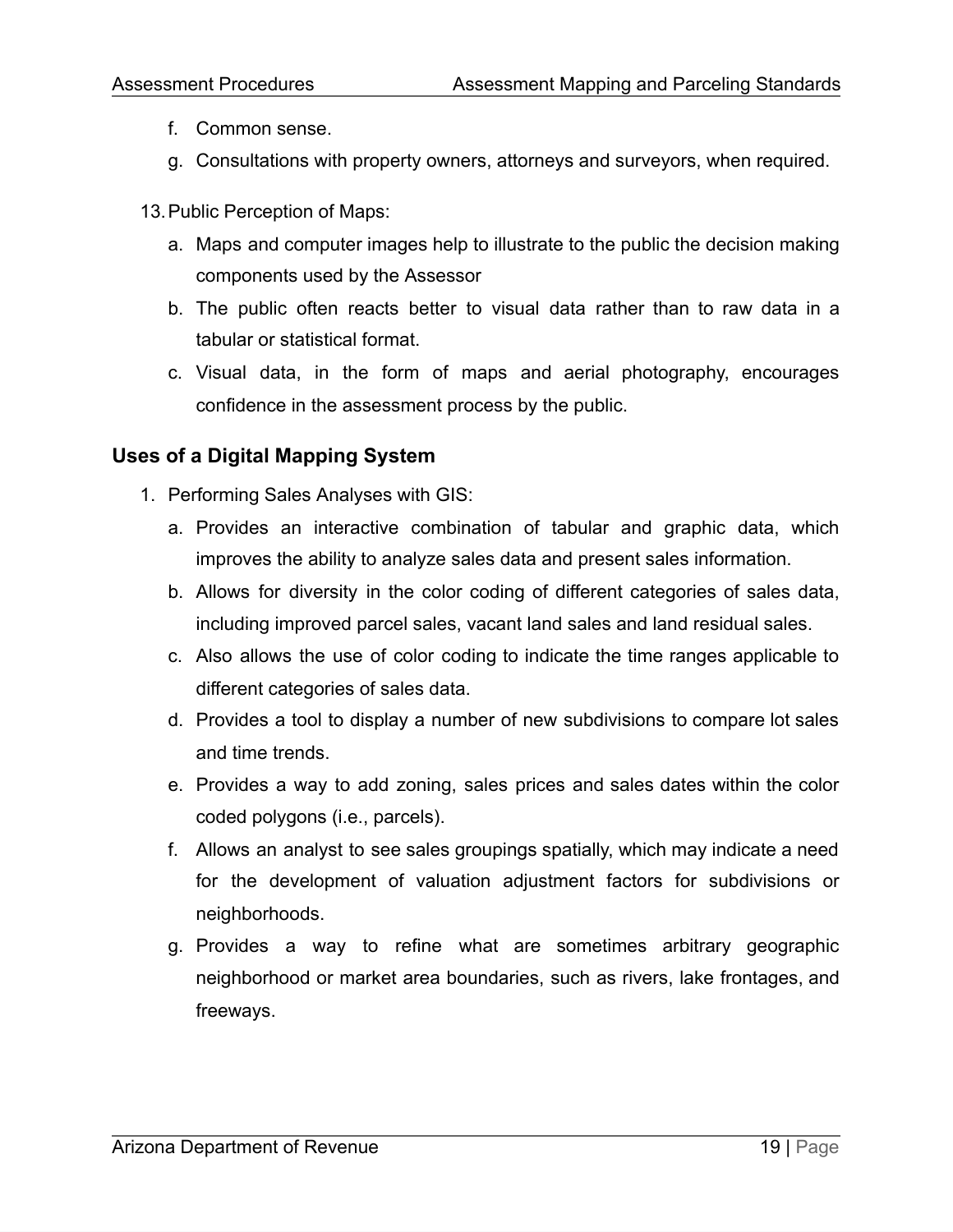- h. Includes a way to view sales data in conjunction with the aerial photographs of selected parcel or of neighboring parcels, which may illustrate the need for a neighborhood or market area boundary change.
- i. Provides a tool to identify various 'value influencing' attributes, and make comparisons between them (e.g., waterfront versus nonwaterfront property; ranch style homes versus colonial style homes) with a spatial perspective.
- 2. Performing Sales Ratio Studies using GIS:
	- a. May expose a lack of uniformity in values.
	- b. Provides a tool to spatially analyze parcels and their assessment ratios within neighborhood or market area boundaries, which may cause changes in the delineation of those boundaries to improve the uniformity of values.
	- c. Provides a way to spatially analyze parcels and their assessment ratios within neighborhood or market area boundaries to discover economic influences that will lead to improvement in the uniformity of values.
	- d. Can assist an analyst in the development of location adjustments at the parcel or lot level, or at the geoblock level, or at the level of larger geographic areas, such as subdivisions, neighborhoods, market areas, census tracts or zip codes, in order to improve uniformity.
- 3. Defending Values in Administrative Appeals with GIS Imaging:
	- a. Allows for the improved management of more files under appeal.
	- b. Allows the Appeal Board members to make better decisions without visiting each property under appeal.
	- c. Provides the Appeal Board members a way to study the facts presented by looking at aerial photographs and other imaging documentation of the assessed properties or areas in dispute.
	- d. Provides the Appeal Board members with visual documentation that can support the assessed value, and highlight information contained in the subject property's sale affidavit, appraisal record card or the property record card.
	- e. May include aerial photographs of local area streets, alleys, structures and other improvements on the land.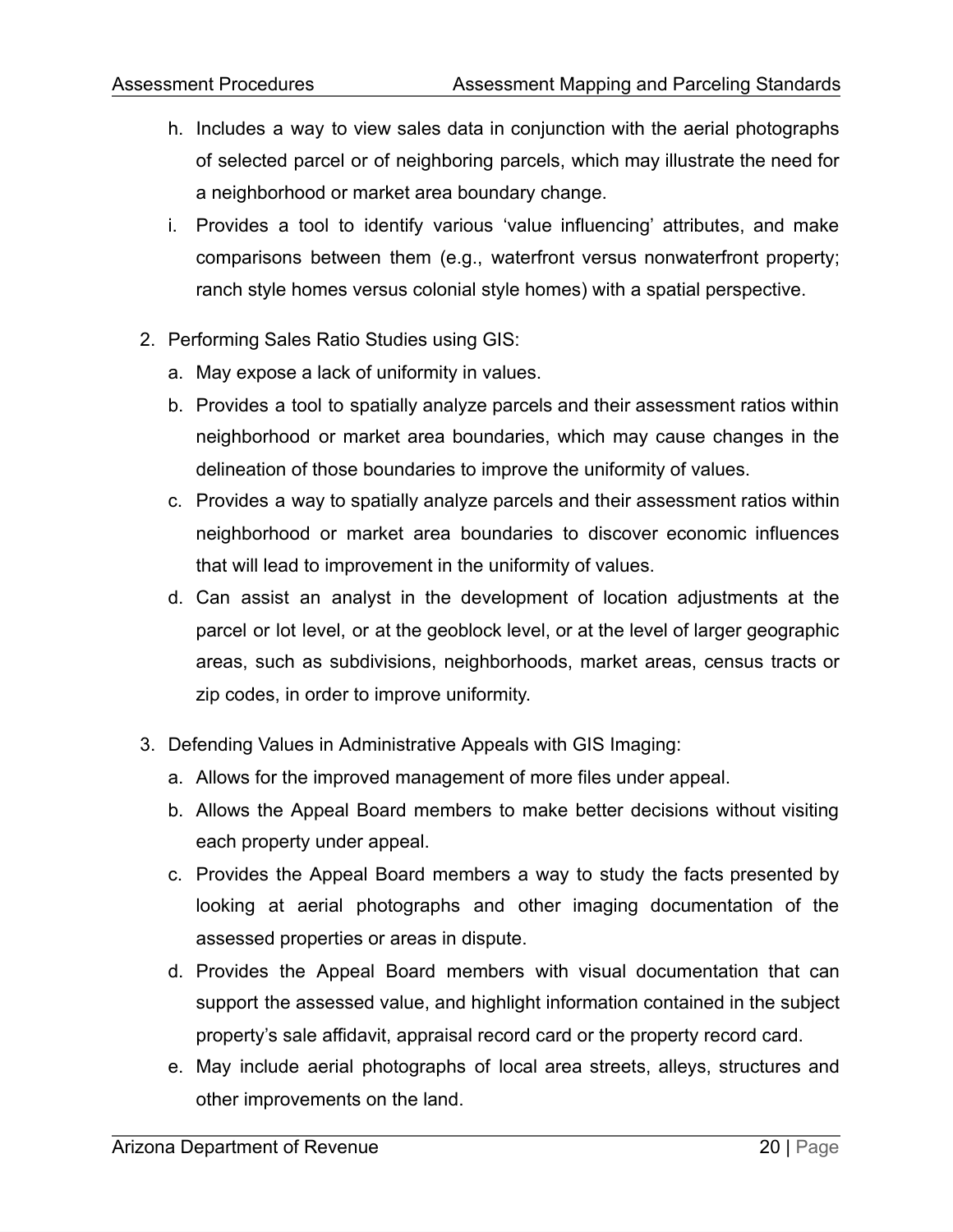- f. Will help Appeal Board members make better decisions.
- g. Permits the setting of better values and an easier defense of those values.
- 4. Performing Field Work using GIS Imaging:
	- a. Can reduce the number of visits to a property due to the availability of onscreen documentation.
	- b. Allows for the viewing of building permits to determine which field inspections are absolutely necessary.
	- c. When used in conjunction with recent aerial photographs of a property may assist in locating and identifying new construction or improvements.
- 5. The Internet allows:
	- a. Easy access to Google Maps and other similar commercial products, as well as to some County Assessor's websites.
	- b. The public to view parcel maps at anytime.
	- c. The public to perform simple analyses.
	- d. The public to choose pertinent visual data.
- 6. Performing Edits on Tax Area Codes with GIS:
	- a. Helps to ensure accurate valuations.
	- b. Provides a way to verify the assignment of each parcel to the correct Tax Area Code.
	- c. Ensures that taxpayers are paying taxes in the correct taxing districts.
	- d. Allows the Department's Centrally Valued Property section to allocate tax money to the appropriate taxing authorities.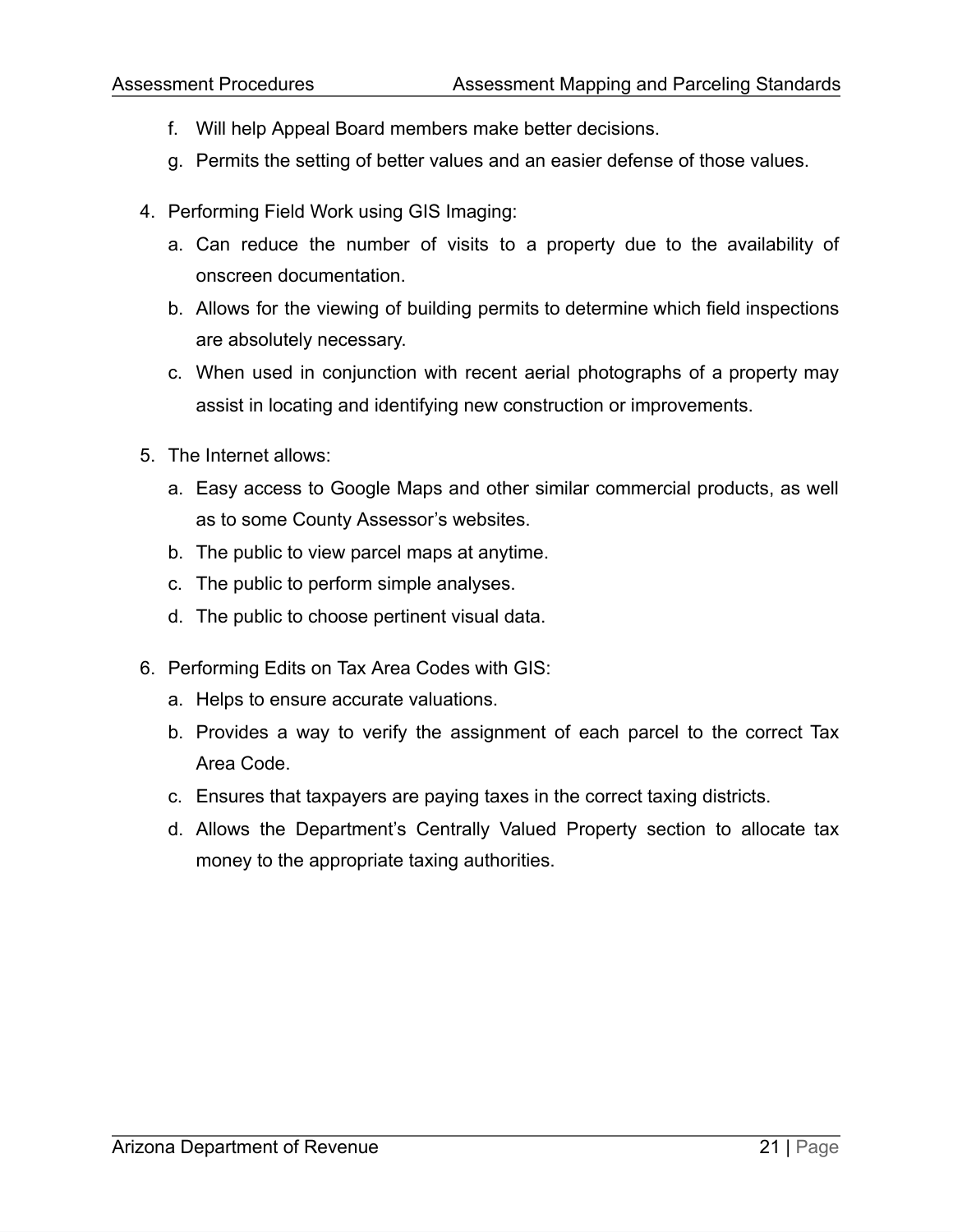The following Glossary of mapping terms will aid in the understanding of the mapping concepts found in this chapter. These definitions are from, or are predicated on, those in the texts referenced at the end of this Glossary.

# **Appendix A: Glossary of Mapping Terms**

**Acre.** A unit of land area measurement equaling ten square chains or 43,560 square feet. 640 acres equal one square mile.

**Adjoining.** Touching or contiguous [i.e., sharing a common boundary point or line], as distinguished from lying 'near to' or adjacent. To be in contact with; to abut upon.

**Aerial Photograph.** A photograph of a part of the earth's surface taken by an aircraft supported camera.

**Angle.** The figure formed by two lines extending from the same point, in degrees. Angles are either "obtuse" (i.e., the number of degrees is greater than 90); "right" (i.e., the number of degrees is exactly 90); or "acute" (i.e., the number of degrees is less than 90).

**Annotation.** Text placed on a map without a tie to a particular graphic element.

**Attribute.** Data attached to a point, line or polygon, which can be used to query features or create an annotation.

**Base Line.** A line which is extended east and west on a parallel of Latitude from an initial point and from which are initiated other lines for the Cadastral Survey of the public lands within the area covered by the principal meridian that runs through the same initial point.

**Bearing.** The horizontal angle which a line makes with the meridian of reference adjacent to the quadrant in which the line lies. Bearings are classified according to the meridian of reference as: astronomic, geodetic, magnetic, grid, etc. When no reference is specified on a plat map or in a document, astronomic meridian is presumed. A bearing is identified by the naming of the meridian from which it is 'reckoned,' either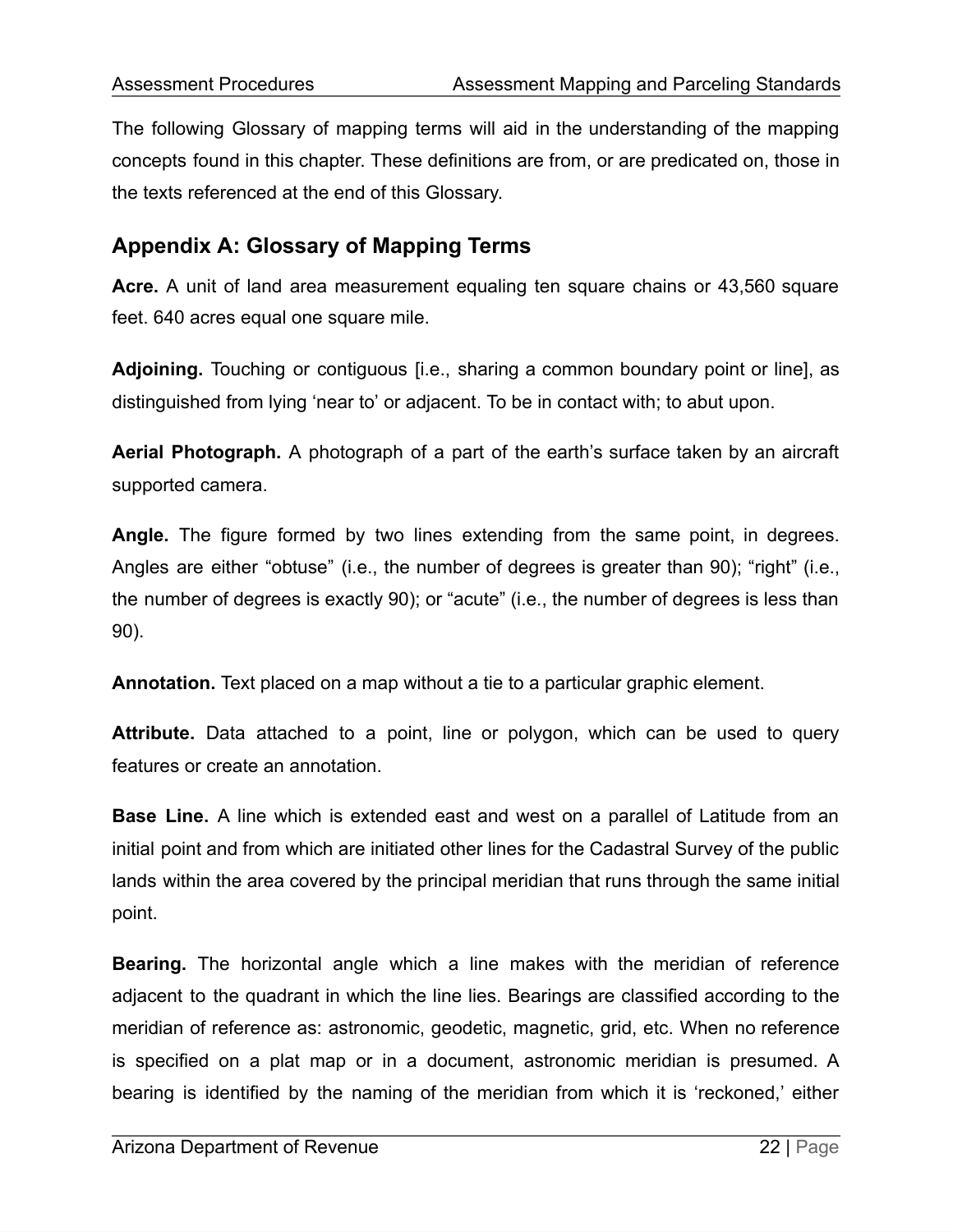north or south, and the direction of that reckoning, either east or west. Thus, a line in the northeast quadrant making an angle of 50 degrees from the reference meridian will have a bearing of north 50 degrees east.

**Boundary Line.** A line along which two areas meet. A boundary line between privately owned parcels of land is usually termed a "property line." If a boundary is a line of the United States Public Land Surveys, it is given a particular designation, such as section line or township line.

**Cadastral.** Refers to maps and records showing the boundaries, ownership and attributes of a parcel, usually created for taxation purposes.

**Cadastral Map.** A map showing the boundaries of subdivisions of land, usually with the bearings and lengths thereof, and the areas of the individual tracts or parcels, for the purposes of describing and recording ownership. A cadastral map may also show culture, rainage and other features relating to the value and use of the land.

**Chain.** The unit of length prescribed by law for the survey of the public lands of the United States. A chain is equivalent to sixty-six feet, or four "rods" or "poles". Ten square chains equals one acre.

**Compass.** A drafting instrument that can be adjusted to different "radii" lengths which is used for the plotting of circles or curves.

**Contiguous Land.** Two parcels having a common boundary line or point.

**Contour.** An imaginary line on the ground, all points along which are at the same elevation above or below a specified datum surface.

**Contour Map.** A topographic map that portrays relief by means of contour lines.

**Coordinates.** Linear or angular quantities that designate the position of a point in a given reference frame or system. Also used as a general term to designate the particular kind of reference frame or system, such as plane rectangular coordinates or spherical coordinates.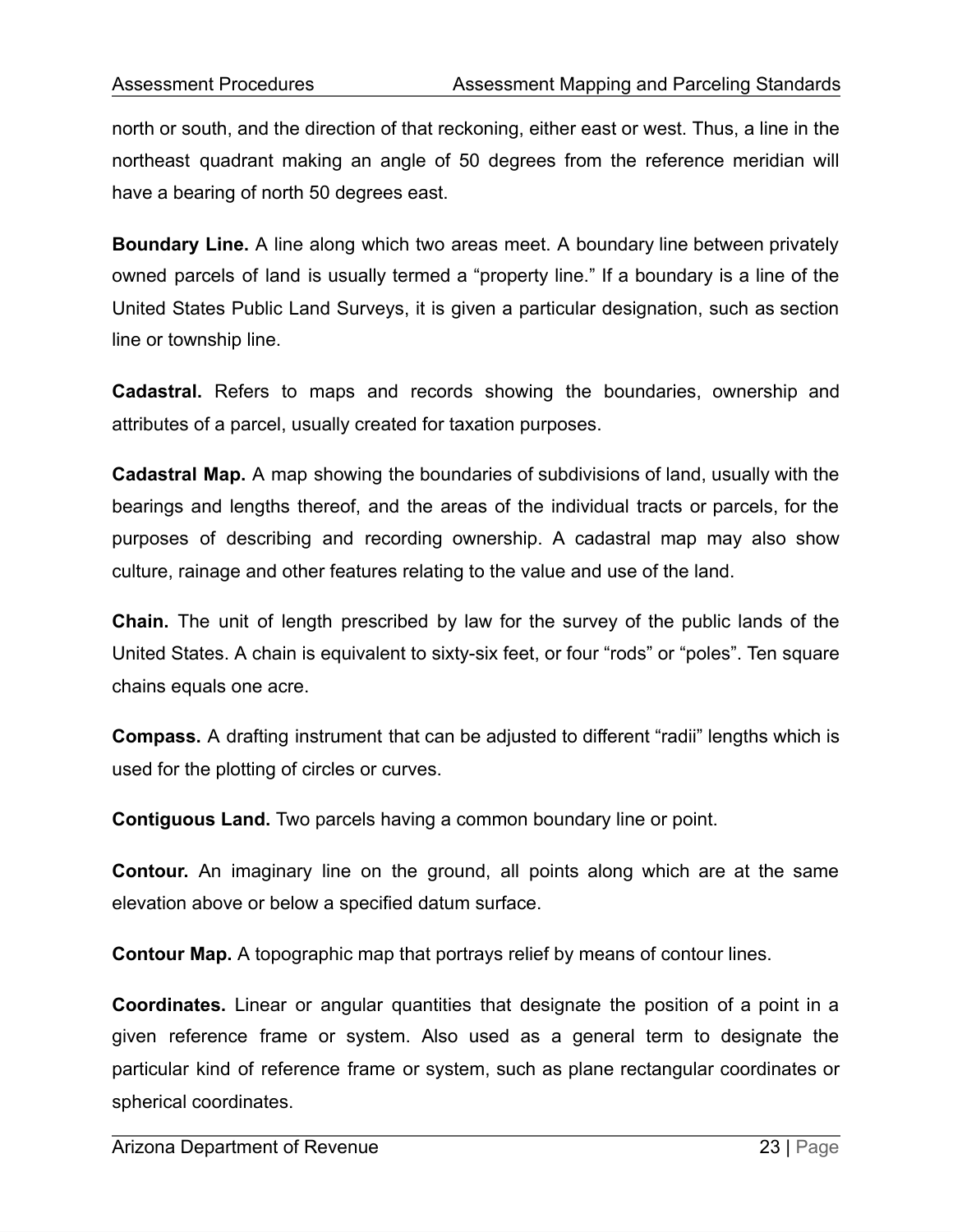**Coordinate Geometry (COGO).** Computer software used for drawing surveyed points, lines and polygons. It calculates intersections and curve data, computes traverse closures and areas, and requires bearing and distance data entry.

**Coordinate System.** A reference framework consisting of a set of points, lines and / or surfaces, and a set of rules which are used to define the positions of points in space in either two or three dimensions.

**Corner.** A point on the surface of the earth determined by the surveying process which defines an extremity (i.e., a common point of two lines) on a boundary of the public lands.

**Course.** In surveying, the direction of a line with reference to a meridian.

**Culture.** Features of the terrain that have been constructed by man.

**Curves.** Curved rulers, termed irregular curves, or French curves, used for drawing curved lines. The patterns for these curves are laid out in parts of ellipses and spirals or other mathematical curves in various combinations.

**Datum.** In ordinary survey usage, a defined reference for survey measurements. Two principal types of datum are horizontal datum and vertical datum.

**Degree.** A unit of angular measure, represented by the symbol 0. The earth is divided into 360 degrees of Longitude and 180 degrees of Latitude.

**Delineation.** The visual selection and distinguishing of map-worthy features on various possible source materials by outlining the features on the source material or on a map manuscript (as when operating a stereo plotting instrument); also, a preliminary step in compilation.

**Digital.** Information represented in discreet, quantified units rather than continuously. Computers process and store information in digital form.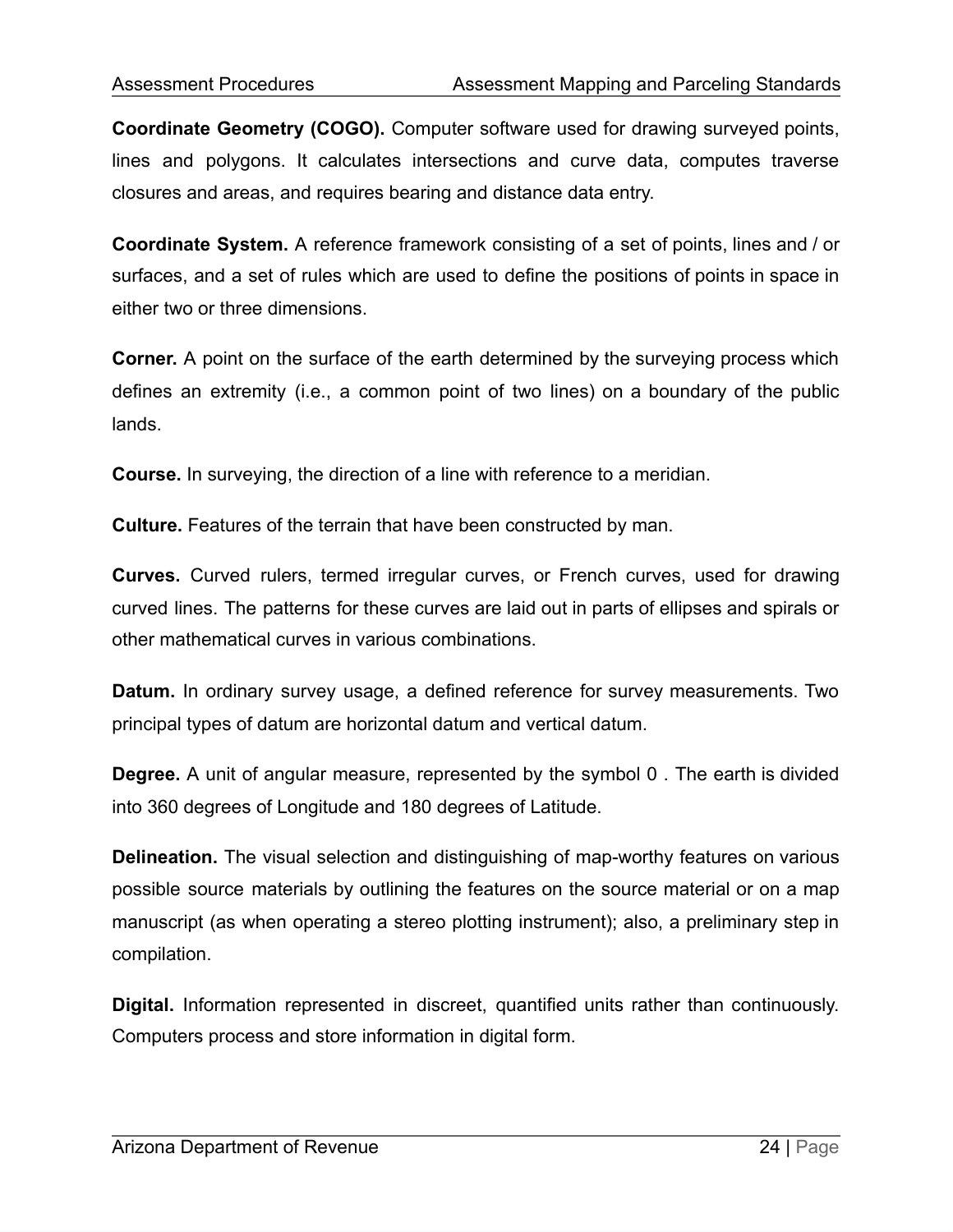**Drafting.** [manually] A method of drawing with pencil or pen and ink, used in cartographic reproduction.

**Note:** Computer Assisted Drafting [or Drawing] (CAD) is a method of drawing which utilizes a computer software program.

**Easement.** An interest in land created by grant or agreement, which confers to another (the easement owner) a right to some profit, benefit, dominion, or lawful use of, or over, the estate of the landowner; it is distinct from the ownership of that land.

**Elevation.** The vertical distance of a point or object above or below a reference surface or datum (generally, mean sea level). Elevation generally refers to the vertical height of land above sea level.

**Equator.** The parallel of reference that is equidistant from the poles of the earth and which defines the origin of Latitude values.

**Feature.** A representation of a real-world object on a map.

**Geocode.** A code (usually numerical) used to locate or identify a point, such as the center of a parcel. Also utilized to assign a street address to a location.

**Geodetic.** Relates to surveying and mapping, which takes into account the curvature of the earth. This is in contrast to plane surveying, which focuses on small areas and assumes that the land is flat.

**Geodetic Coordinates.** The quantities of geodetic Latitude and Longitude that define the position of a point on the surface of the earth.

**Geographic.** Of or relating to the Earth.

**Geographic Information System (GIS).** Computer software for mapping and analyzing points, lines and areas with associated attributes. It permits sophisticated overlay and proximity analysis, and displays, integrates, edits and creates a wide variety of raster and vector data, permitting the creation of sophisticated maps.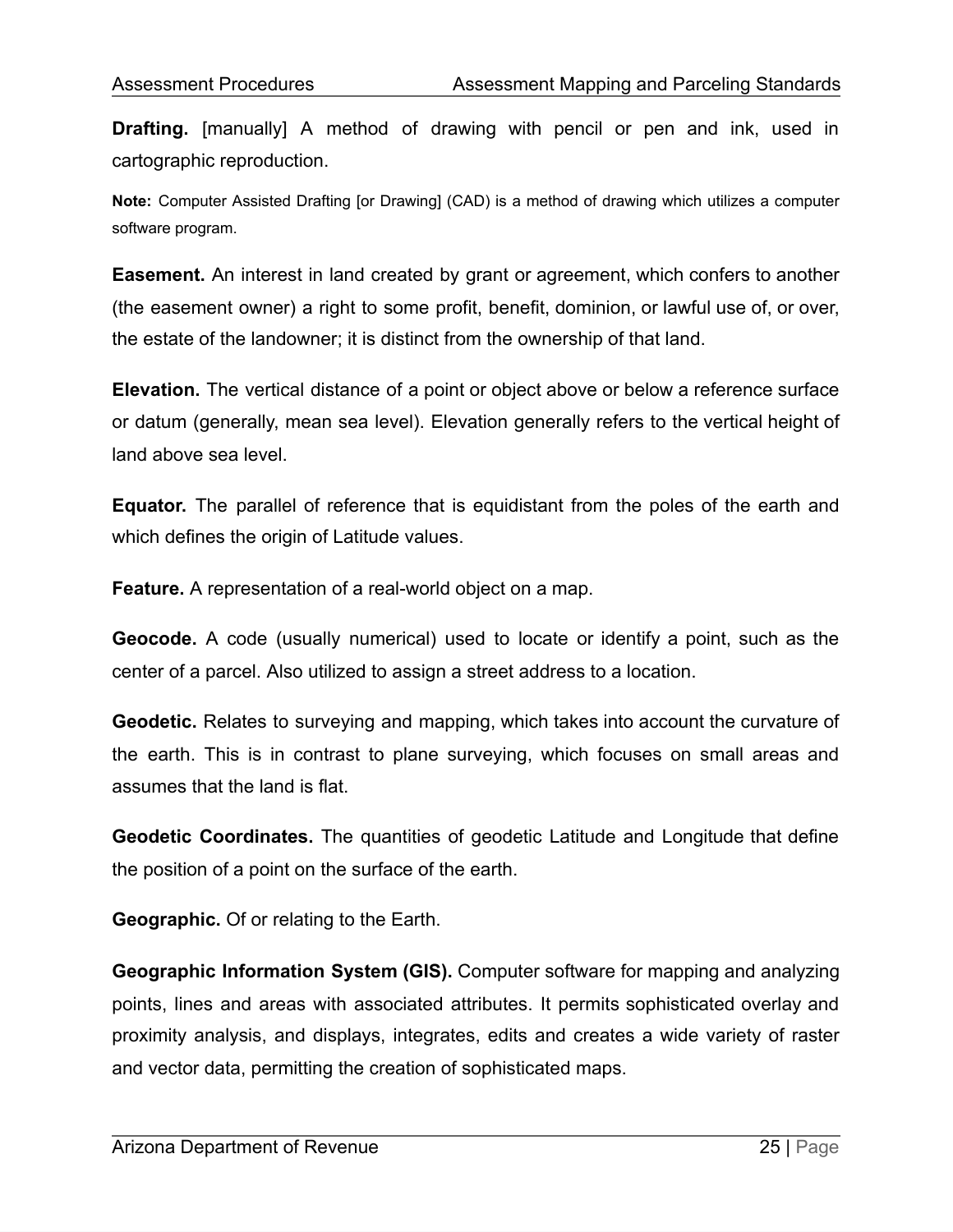**Global Positioning System (GPS).** A network of satellites that transmit signals allowing the accurate location of a point on the surface of the Earth. The better the GPS receiver, the longer the amount of time it occupies a given position, and the more intensively data are processed, the more precisely a location is determined.

**Grid.** Any network of parallel and perpendicular lines superimposed on a map which are used for reference.

**Initial Point.** A point which is established under the Rectangular System of Surveys and from which is initiated from the principal meridian and the baseline that controls the cadastral survey of the public lands within a given area.

**Latitude (geodetic use).** The angular distance north or south of the equator, expressed in either linear or angular measurements. Also, the north-south component of a traverse course. The horizontal element of the geodetic coordinate system.

**Latitude-Longitude.** A reference system used to locate positions on the earth's surface.

**Legal Description.** A written statement, recognized by law, which describes the definite location of a tract of land by reference to a survey, recorded map or adjoining property.

**Legend.** A description, explanation or table of symbols printed on a map or chart to permit a better understanding or interpretation of it.

**Line.** On a map, a shape defined by a connected series of unique (X,Y) coordinate pairs. A line may be straight or curved.

**Longitude (geodetic use).** The angular distance east or west of the prime meridian, usually the meridian of Greenwich (0 degrees Longitude), usually expressed in degrees, minutes and seconds. The vertical element of the geodetic coordinate system.

**Lot.** A plot (i.e., a parcel) of land, generally in a subdivision of a city, town or village block, or some other distinct tract, represented and identified by a recorded plat. Lots in the shape of a square or rectangle, with only ninety degree angles, are described as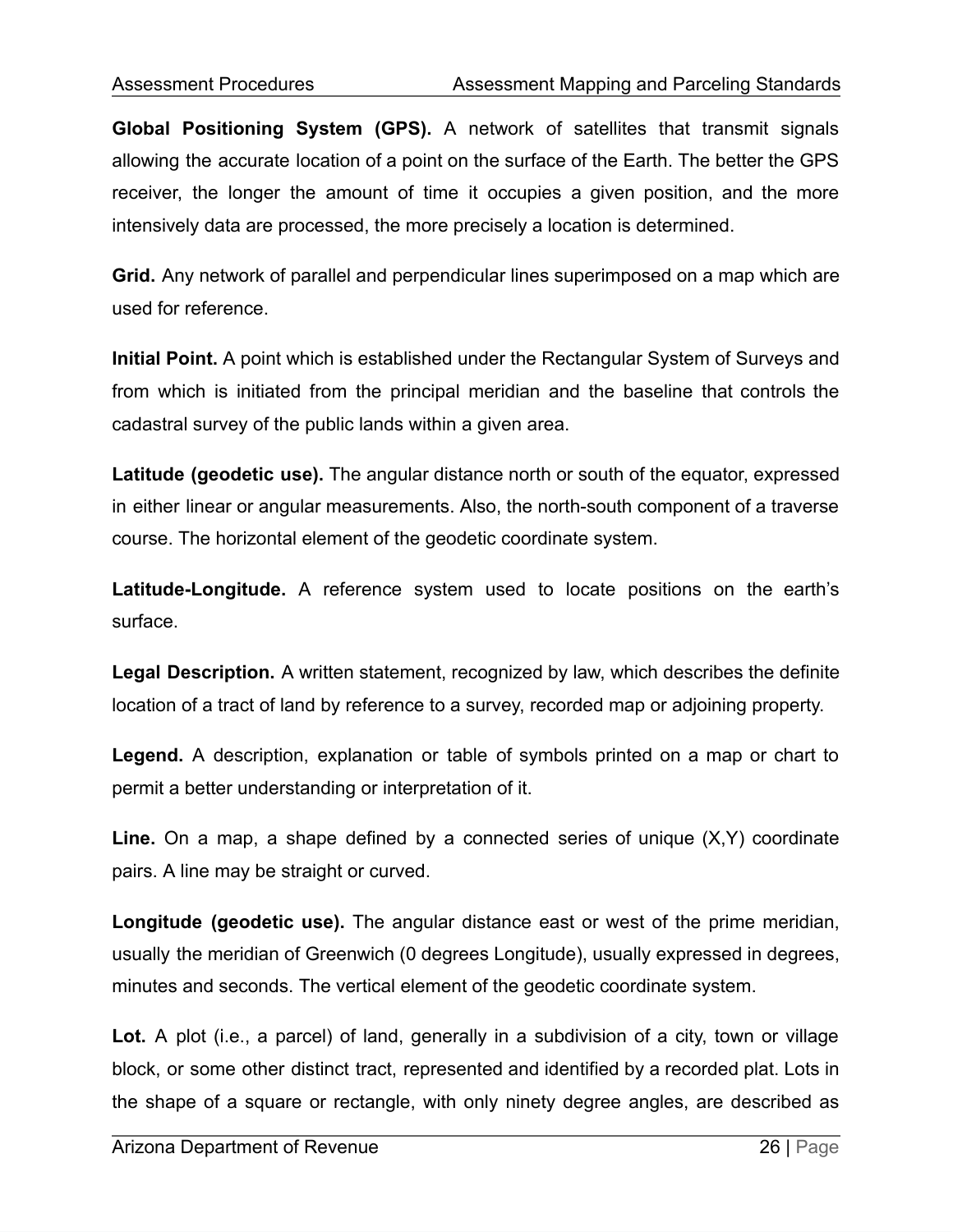regular in shape Lots with curved boundary lines, or with angles of less or more than ninety degrees, are described as irregular in shape.

**Map.** A representation, usually on a flat medium (i.e., a map) of all or a portion of the earth or other celestial body, showing relative size and position of features to some given scale or projection. A map may emphasize, generalize or omit the representation of certain features to satisfy specific requirements.

**Map Scale (fractional).** A fractional scale is the ratio that any small distance on a map bears to the corresponding distance on the earth. It may be written in the form of a fraction (1/100,000) or as a proportion (1:10,000). Fractional scales are representative in any linear units.

**Market Area.** A broad, geographic area defined for purposes of market analysis.

**Meridian.** A circle around the earth that passes through the north and south poles, often used as being synonymous with the term "longitude."

**Metes and Bounds.** Measures of angles and distances; a description of a parcel of land accomplished by beginning at a known reference point, proceeding to a point on the perimeter of the property being described, and then tracing the boundaries until one returns to the first point on the perimeter, usually a corner. The angles are described by reference to points of the compass, and the distances are described in feet or chains; curves are treated as arcs on a circle.

**Metes and Bounds Survey.** A survey of an irregularly shaped tract of land, not conforming to the rectangular system of surveys.

**Mile.** A unit equal to 5,280 feet.

**Minute.** In the use of a protractor for plotting angles or bearings, a minute is one-sixtieth of one degree. There are sixty seconds in a minute.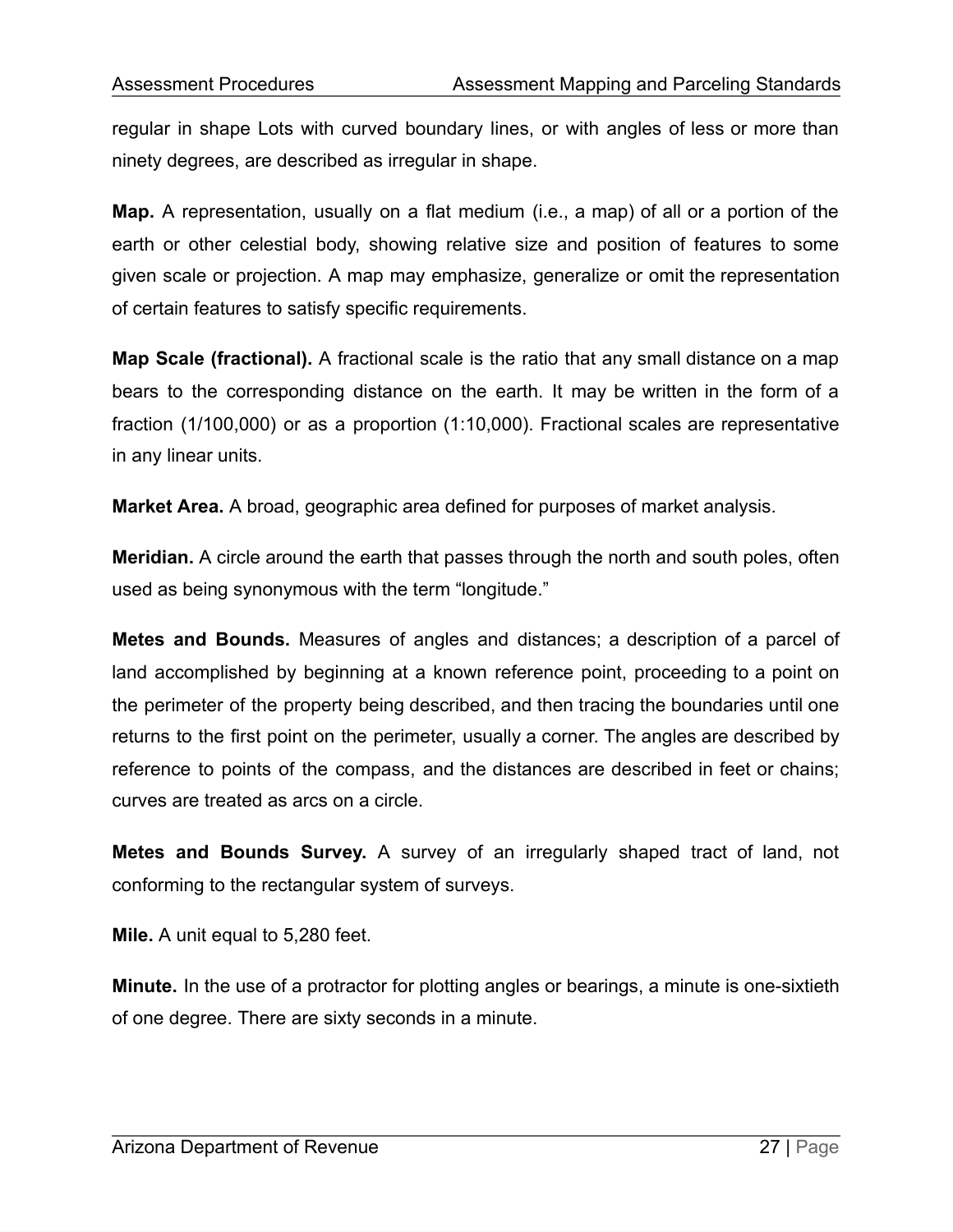**Monument.** A permanent physical structure marking the location of a survey point or boundary line. Common monuments include inscribed metal tablets or brass caps set in a concrete post and metal rods driven into the ground.

**More or Less.** When used in connection with quantity or distance in a conveyance of land, this phrase is considered to be a note of safety or precaution that is intended to cover some slight or unimportant inaccuracy. The same applies to the use of the word "about."

**North Arrow.** A map symbol that shows the direction of north on the map, thereby showing how the map is oriented.

**Origin.** A fixed reference point in a coordinate system from which all other points are calculated, usually represented by the coordinates (0,0) in a planar coordinate system, and (0,0,0,) in a three dimensional system. The center of a projection is not always its origin.

**Overlap.** Where surveys of two different parcels share an area of land in common. The curvature of the earth and surveyor error contribute to the occurrence of Overlap. Modern mapping techniques using GPS reduce an overlap from many feet to only inches.

**Overlay.** Stacking multiple layers of mapping data, such as parcel and county boundaries, roads and lakes, on a prescribed geographical area.

**Parallel.** An imaginary east-west line encircling the Earth, parallel to the equator and connecting all points of equal latitude.

**Parcel.** An area of land described in a legal description. A parcel is separately owned, and can be conveyed and assessed.

**Patent.** A document by which the United States conveys, to those entitled thereto, legal title to some portion of the Public lands.

**Perpendicular.** Being at right angles to a given line.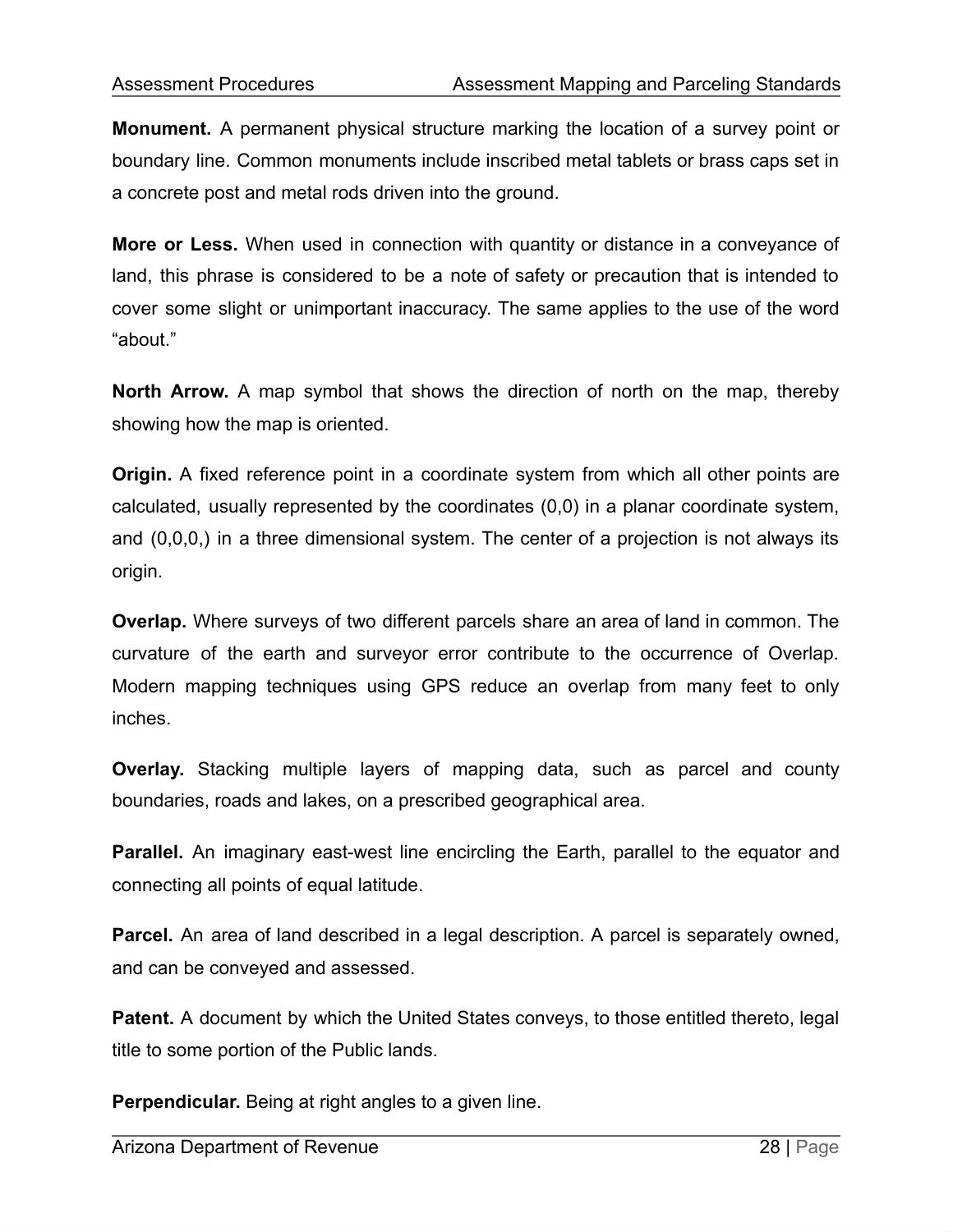**Photogrammetric.** Photogrammetry is the art and science of making measurements from aerial photographs. Using stereo images, photogrammetrists can accurately trace elevation contours, roads, streams and "footprints" [of improvements].

**Plane Rectangular Coordinates.** A system of coordinates in a horizontal plane, used to describe the positions of points with respect to an arbitrary [point of] origin by means of two distances perpendicular to each other.

**Planimatric Map.** A map that displays only the x-y locations of features and that represents only horizontal distances.

**Plat.** A diagram drawn to scale showing all essential data pertaining to the boundaries and subdivisions of a tract of land, as determined by survey or protraction.

**Point.** A geometric element defined by a pair of  $(X, Y)$  coordinates.

**Pole.** Also termed a "rod"; a unit of length in land measurement, equal to twenty-five "links" or 16.5 feet. **Note:** Now considered an outdated term. See "Rod," below.

**Polygon.** A closed plane containing three or more angles and straight sides. An area feature, such as a parcel or a county.

**Projection.** A method by which the curved surface of the Earth is portrayed on a flat surface. Refer also to "Mercator" and / or "Homolosine" projections.

**Protraction.** The word means extensions; prolongation. An example of its use is the representation on paper of the fractional lots in the north and west tiers of sections within a township. These lines are not monumented on the ground. They are shown on the plat as a protraction (a dashed line) indicating that they were not run [i.e., measured] in the field. The distances given are parenthetical [i.e., qualified, or explanatory only] until they are actually surveyed.

**Protractor.** An instrument in the form of a semicircle that is used in mapping to measure angles in the drawing or plotting of a metes and bounds survey description. A protractor is calibrated in the degrees contained within a circle.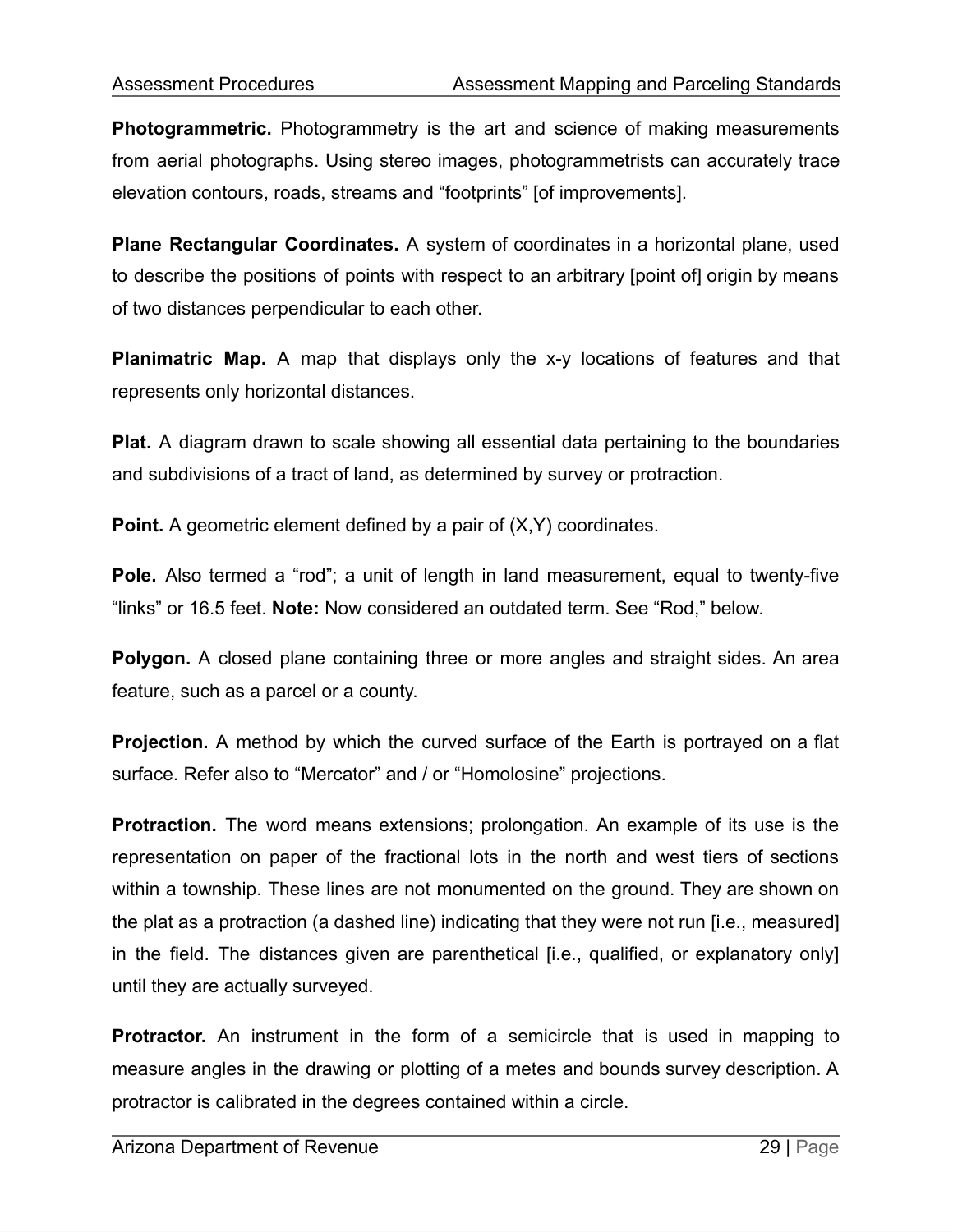**Public Land Survey System (PLSS).** A rectangular survey system established in the United States by the Land Ordinance of 1785. The basic survey unit is the six mile-square township. Townships are located by baselines and meridians parallel to latitude and longitude lines; they are defined by range lines running parallel (north-south) to meridians and township lines running parallel (east-west) to baselines.

**Quadrant.** Any of the four quarters into which something is divided by two real or imaginary lines that intersect each other at right angles. An arc of 90 degrees is one quarter of a circle.

**Quarter Section Corner.** A corner at an extremity of a boundary of a quarter-section. Written as "¼ section corner," not as one-fourth section corner.

**Radii.** Plural for radius.

**Radius.** The distance from the center to a point on the outer edge of a circle, circular curve or sphere.

**Raster.** A gridded data source, usually a digital aerial photograph or satellite image. Elevation data may also be in grid form. This contrasts with vector data, which is coordinate-based and describes points, lines and areas.

**Record.** A set of related data fields, often a row in a data base connecting all the attribute values for a single feature.

**Relief.** Variation in the elevation of the ground surface; also, features of height above a plain or reference datum. On topographic maps, relief is depicted by shading, or more accurately by contours or by spot elevations or both.

**Right Angle.** A figure that is formed by two lines extending from the same point which are perpendicular to, or at 90 degrees from one another.

**Right of Way.** The legal right to cross the lands of another. Also used to indicate the strip of land for a road, railroad or power line. In regard to Bureau of Land Management (BLM) property, a permit or an easement which authorizes the use of public lands for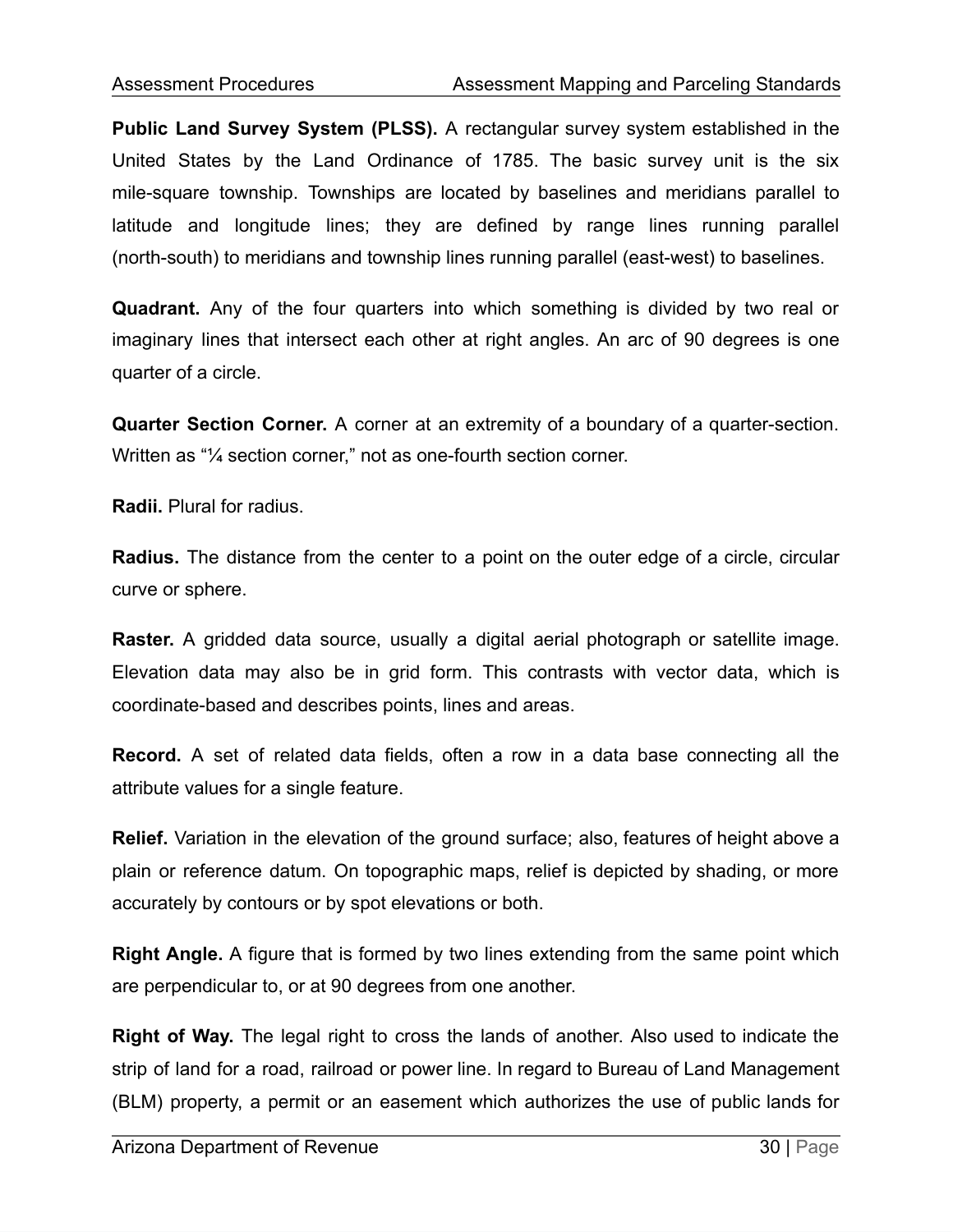certain specified purposes, commonly for pipelines, roads, telephone lines or power lines. Also, the lands covered by such an easement or permit.

**Rod.** One rod equals 16.5 feet or twenty-five links. Also termed a "perch" or a "pole" in older surveys.

**Second.** One-sixtieth of one minute of angular measure (i.e. north forty-four degrees 26 minutes 36 seconds west, or abbreviated thus; N440 26' 36"W).

**Section.** The unit of subdivision of a township with boundaries that conform to the rectangular system of surveys; nominally, a one mile square containing 640 acres.

**Section Corner.** A corner at the extremity of a section boundary.

**Section Half.** Any two quarter sections within a section which have a common boundary; usually identified as the north half, south half, east half or west half of a particular section.

**Section Quarter.** One of the four parts of a section. Normally it is a quadrangle measuring approximately one-half mile on each side and containing approximately 160 acres.

**Section Quarter-Quarter.** One of the four parts of a section quarter Normally it is a quadrangle measuring approximately ¼ mile on each side and containing approximately 40 acres.

**Sixteenth-Section Corner.** Also termed "quarter-quarter section corner." A corner at an extremity of a boundary of a quarter-quarter section, mid-point between or twenty chains from the controlling corners of a section's or a township's boundaries. Written as "1 / 16 section corner."

**Split.** The division of a single parcel into multiple parcels. This can involve dividing one parcel into two, two parcels into three, and so on. A boundary line adjustment is a special case, in which each of the parcels both gain and lose some area. Also called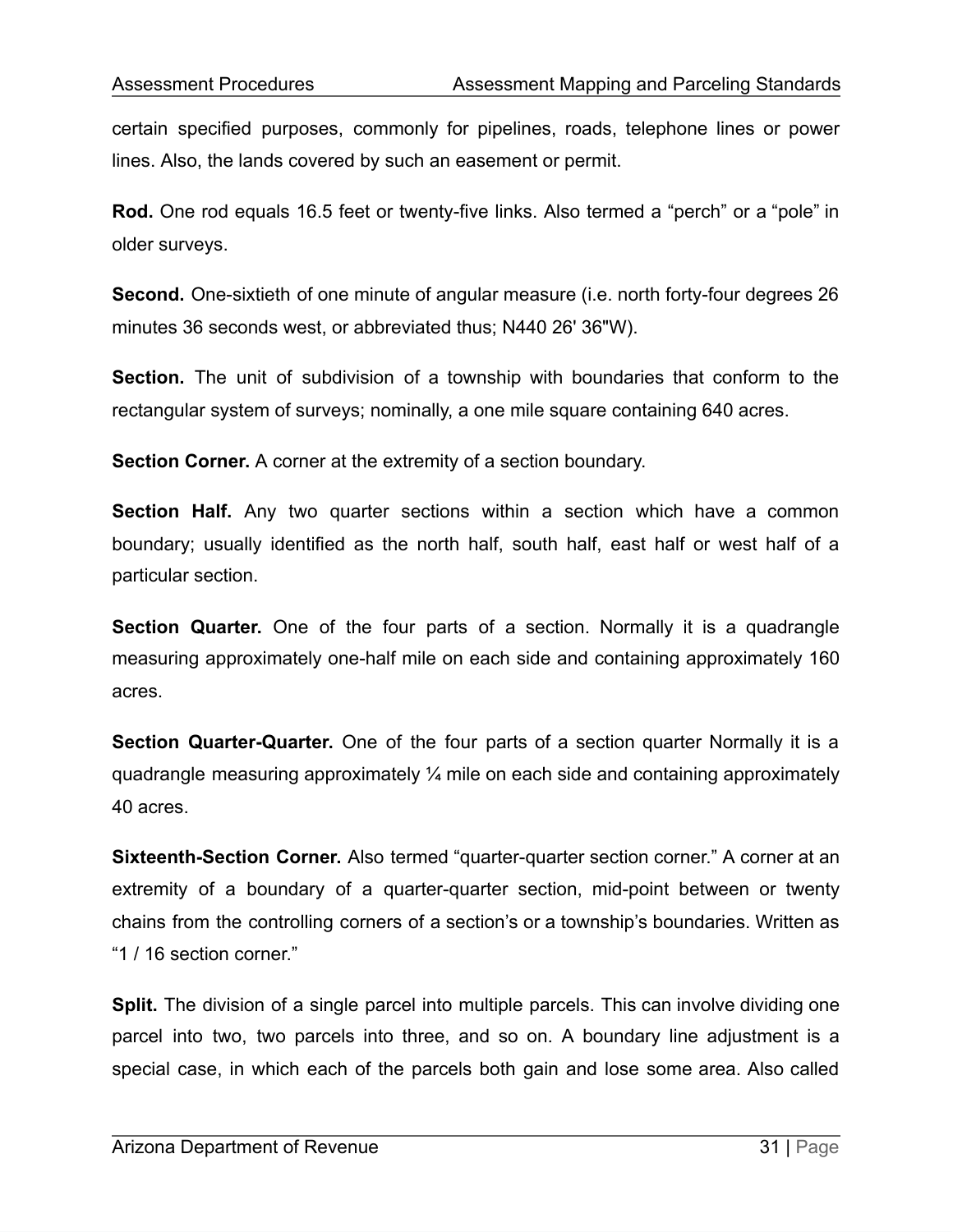"segregation," it contrasts with a "combination," in which multiple parcels become one new parcel.

**Square.** Having four sides lying, crossing or meeting at right angles (90 degrees) with opposite sides parallel and all sides equal in length.

**State Plane Coordinate System.** A series of grid coordinate systems prepared by the U.S. Coast and Geodetic survey for the entire United States, with a separate system for each state. Each state system consists of one or more zones. Arizona has three zones. The zones are Arizona West, Arizona Central and Arizona East. The grid coordinates for each zone are based on, and [are] mathematically adjusted to, a map projection.

**Subdivide.** Dividing a township into sections, a section into half sections, etc. Also, dividing an area into lots [ i.e., parcels], streets, rights-of-way and easements, usually according to state law and local regulations.

**Symbol.** Visible signs shown on a map to indicate and distinguish particular features (e.g., roads, rivers, lakes, lot lines, railroads, etc.). Symbols to be used are usually shown in the Legend.

**Table.** A set of data elements arranged in rows and columns. Each row represents a single record. Each column represents a field of the record. Rows and columns intersect to form cells, each of which contains a specific value for one field in a record.

**Thence.** In surveying, and in metes and bounds descriptions, the term indicates that the course and distance given thereafter is a continuation from the course and distance given before.

**Tie.** A survey connection to an existing station or corner of the Public Lands from a point whose position is desired to be referenced.

**Topographic Maps.** A map which presents the horizontal and vertical positions of the features [of the land] represented; distinguished from a planimetric map by the addition of relief in measurable form. A topographic map generally shows the same features as a